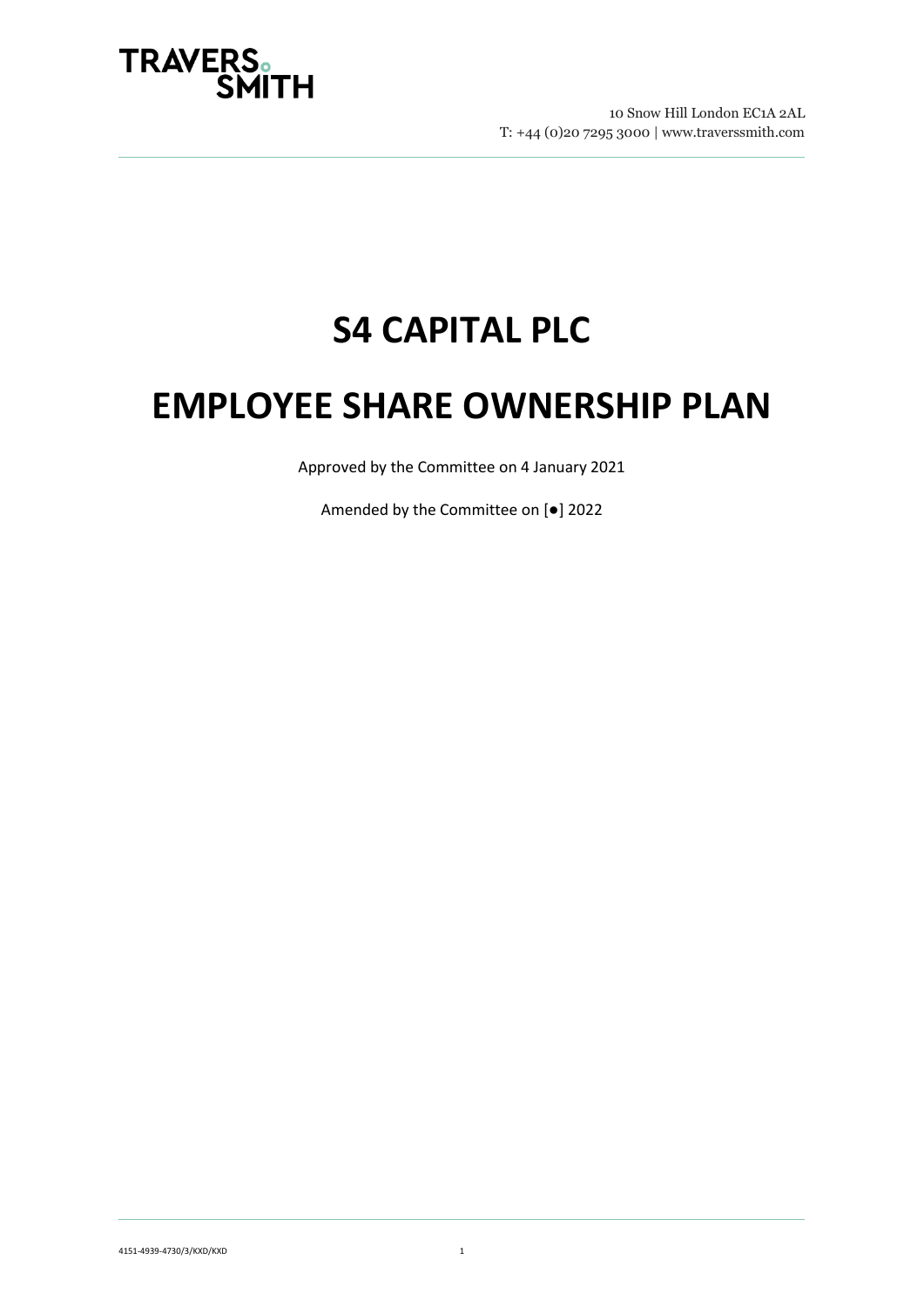## **CONTENTS**

| $\mathbf{1}$ .   |  |
|------------------|--|
| $\overline{2}$ . |  |
| 3.               |  |
| $\mathbf{4}$ .   |  |
| 5.               |  |
| 6.               |  |
| 7 <sub>1</sub>   |  |
| 8.               |  |
| 9.               |  |
| 10.              |  |
| 11.              |  |
| 12.              |  |
| 13.              |  |
| 14.              |  |
| 15.              |  |
| 16.              |  |
| 17.              |  |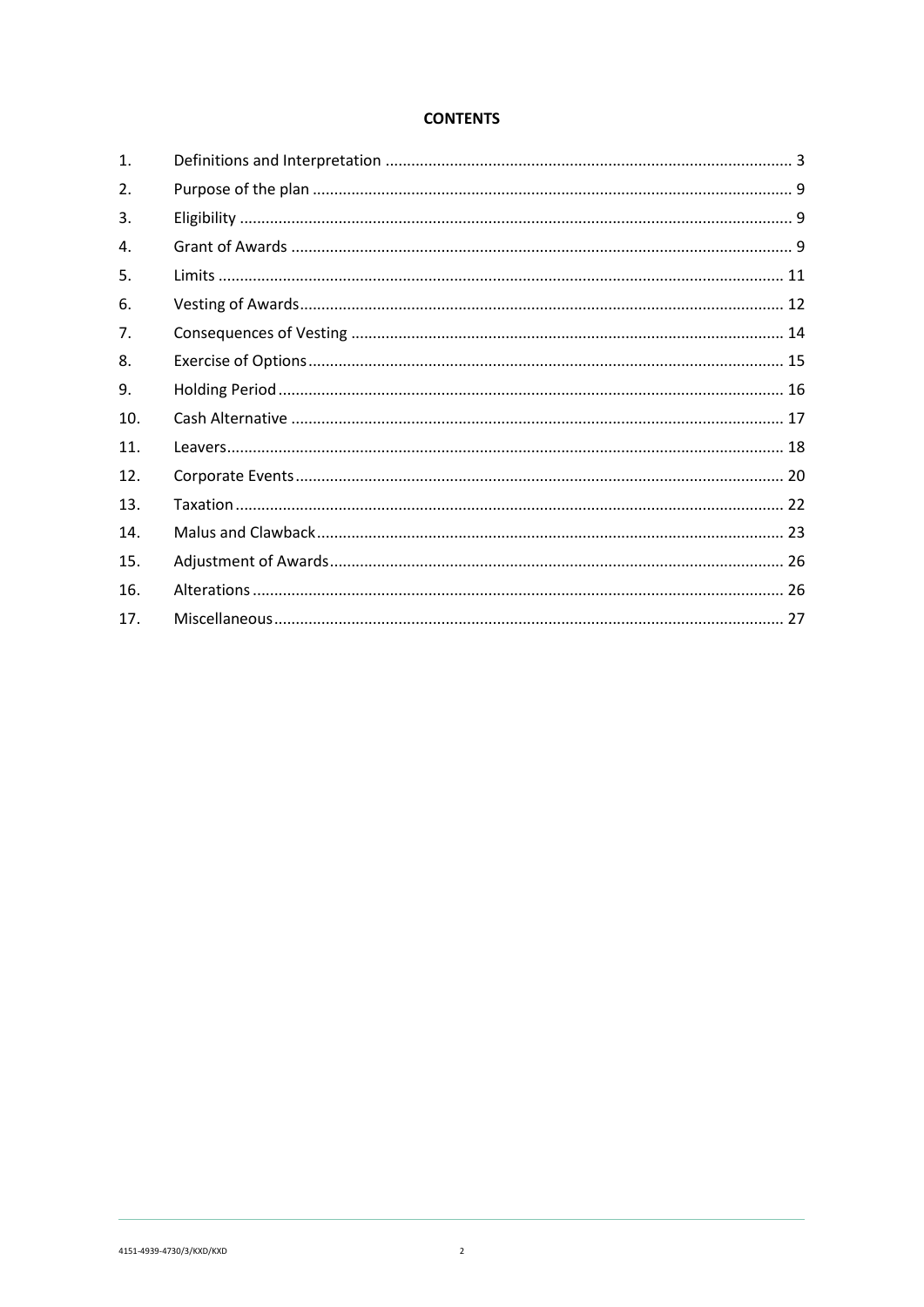# <span id="page-2-0"></span>**1. Definitions and Interpretation**

1.1 In the Plan the following definitions shall apply, unless the context otherwise requires:

| Award                    | an award granted under this Plan in the form of an Option<br>or Conditional Share Award.                                                                                                                                                                                                                                                             |  |  |  |
|--------------------------|------------------------------------------------------------------------------------------------------------------------------------------------------------------------------------------------------------------------------------------------------------------------------------------------------------------------------------------------------|--|--|--|
| <b>Award Certificate</b> | a certificate stating the terms of an Award and issued by<br>the Company in accordance with Rule 4 and in such form<br>(including electronic form) as the Committee shall see fit.                                                                                                                                                                   |  |  |  |
| <b>Board</b>             | the board of directors of the Company for the time being<br>or a duly authorised committee thereof.                                                                                                                                                                                                                                                  |  |  |  |
| <b>Cessation Date</b>    | the date on which the Participant ceases to hold any office<br>or employment within the Group, which shall be either:                                                                                                                                                                                                                                |  |  |  |
|                          | (a)<br>if the Participant's employment or office<br><b>is</b><br>terminated by their employer without notice or if<br>the Participant terminates their employment or<br>office with or without notice, the date on which such<br>termination takes effect (which, for the avoidance of<br>doubt, shall be date on which any notice is served);<br>or |  |  |  |
|                          | (b)<br>if the Participant's employment or office is<br>terminated by their employer with notice, the date<br>when such notice expires,                                                                                                                                                                                                               |  |  |  |
|                          | save that no person shall be treated as ceasing to be<br>employed or holding office within the Group until<br>they cease to hold an office or employment with any<br>Group Company.                                                                                                                                                                  |  |  |  |
| <b>Clawback Amount</b>   | as defined in Rule 14.5.                                                                                                                                                                                                                                                                                                                             |  |  |  |
| <b>Clawback Period</b>   | as defined in Rules 14.3 and 14.4.                                                                                                                                                                                                                                                                                                                   |  |  |  |
| <b>Committee</b>         | the remuneration committee of the Board from time to<br>time (save that on and after the occurrence of a Corporate<br>Event, this shall be the remuneration committee of the<br>Board as constituted immediately before such event<br>occurs).                                                                                                       |  |  |  |
| Company                  | S4 Capital plc (registered in England and Wales with<br>registered number 10476913).                                                                                                                                                                                                                                                                 |  |  |  |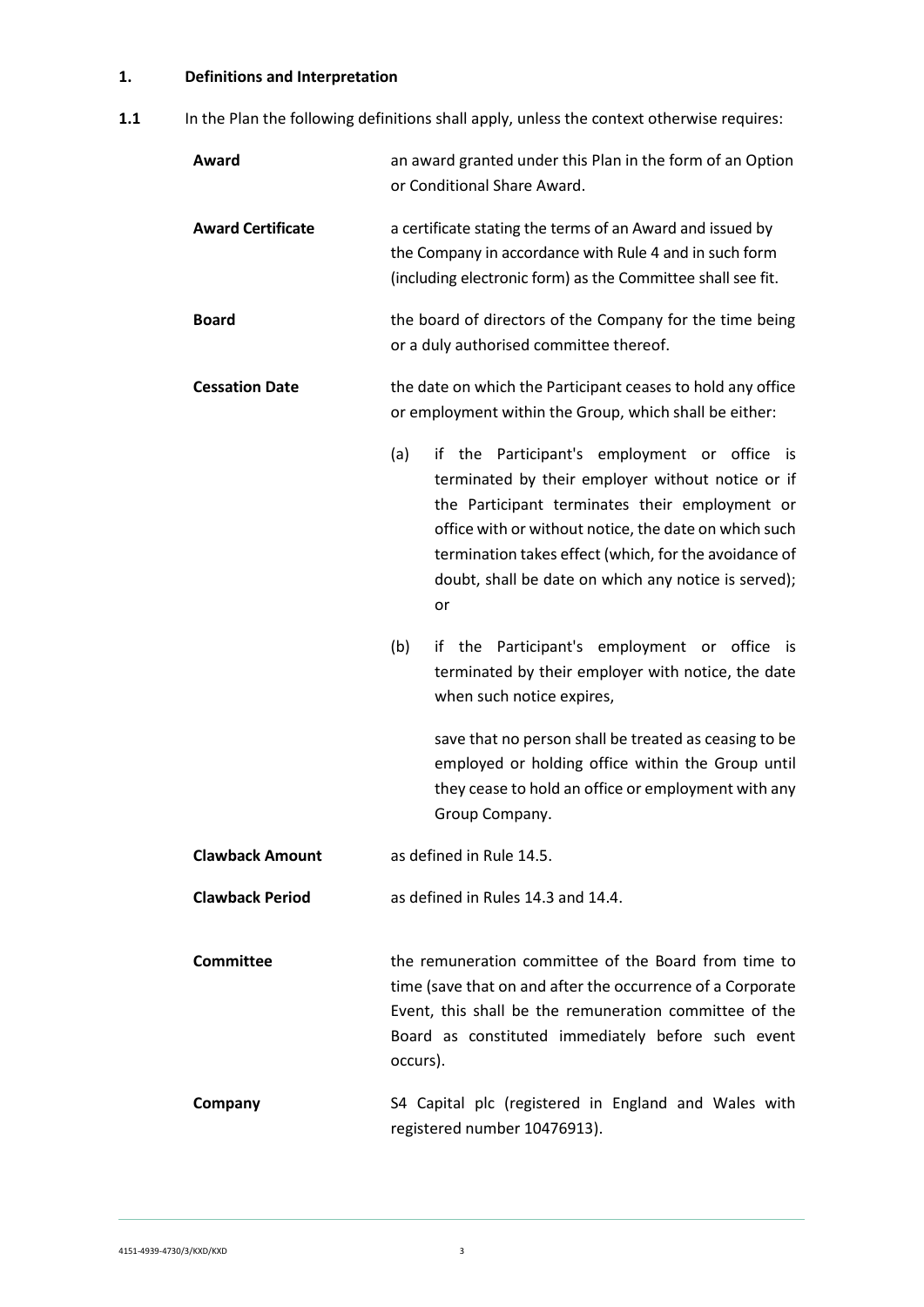| <b>Conditional Share Award</b>                      | a conditional right to acquire Shares which is designated as<br>a conditional share award by the Committee under Rule 4.                                                                                                                                                                                      |      |                                                                                                                                                                            |  |
|-----------------------------------------------------|---------------------------------------------------------------------------------------------------------------------------------------------------------------------------------------------------------------------------------------------------------------------------------------------------------------|------|----------------------------------------------------------------------------------------------------------------------------------------------------------------------------|--|
| Control                                             | has the meaning given in section 719 of ITEPA.                                                                                                                                                                                                                                                                |      |                                                                                                                                                                            |  |
| <b>Corporate Event</b>                              | an event described in Rule 12.                                                                                                                                                                                                                                                                                |      |                                                                                                                                                                            |  |
| <b>Dealing Day</b>                                  | a day on which the London Stock Exchange is open for the<br>transaction of business.                                                                                                                                                                                                                          |      |                                                                                                                                                                            |  |
| <b>Dealing Restriction</b>                          | a restriction on dealing in Shares imposed by any law,<br>order, regulation, directive or rules (including, but not<br>limited to, the Market Abuse Regulation and any sector<br>specific regulatory regime applicable to the Company),<br>and/or any internal share dealing code operated by the<br>Company. |      |                                                                                                                                                                            |  |
| <b>Dividend Equivalent</b>                          | a benefit calculated by reference to dividends paid on<br>Shares as more particularly defined in Rule 4.7.                                                                                                                                                                                                    |      |                                                                                                                                                                            |  |
| <b>Early Vesting Date</b>                           | either:                                                                                                                                                                                                                                                                                                       |      |                                                                                                                                                                            |  |
|                                                     | (a)                                                                                                                                                                                                                                                                                                           |      | the later of:                                                                                                                                                              |  |
|                                                     |                                                                                                                                                                                                                                                                                                               | (i)  | the Cessation Date of a Participant if the<br>Committee determine that their Award shall<br>Vest on the Cessation Date in accordance with<br>Rule 11.1 (Good Leavers); and |  |
|                                                     |                                                                                                                                                                                                                                                                                                               | (ii) | the date of the early determination of any<br>Performance Condition relating to such<br>cessation; or                                                                      |  |
|                                                     | (b)                                                                                                                                                                                                                                                                                                           |      | the date of a Corporate Event as specified in<br>Rule 12.2; or                                                                                                             |  |
|                                                     | (c)                                                                                                                                                                                                                                                                                                           |      | the date of Vesting as specified in Rule 12.7<br>(Demergers, special dividends and similar events).                                                                        |  |
| <b>Eligible Employee</b>                            | a bona fide employee of any Group Company (which shall<br>include any office holder who is also an employee) as<br>selected by the Committee in its absolute discretion.                                                                                                                                      |      |                                                                                                                                                                            |  |
| <b>Employees' Share Scheme</b>                      | shall have the meaning given to it by section 1166 of the<br>Companies Act 2006.                                                                                                                                                                                                                              |      |                                                                                                                                                                            |  |
| <b>Employer Social Security</b><br><b>Liability</b> | Secondary Class 1 National Insurance contributions (or their<br>equivalent in any jurisdiction).                                                                                                                                                                                                              |      |                                                                                                                                                                            |  |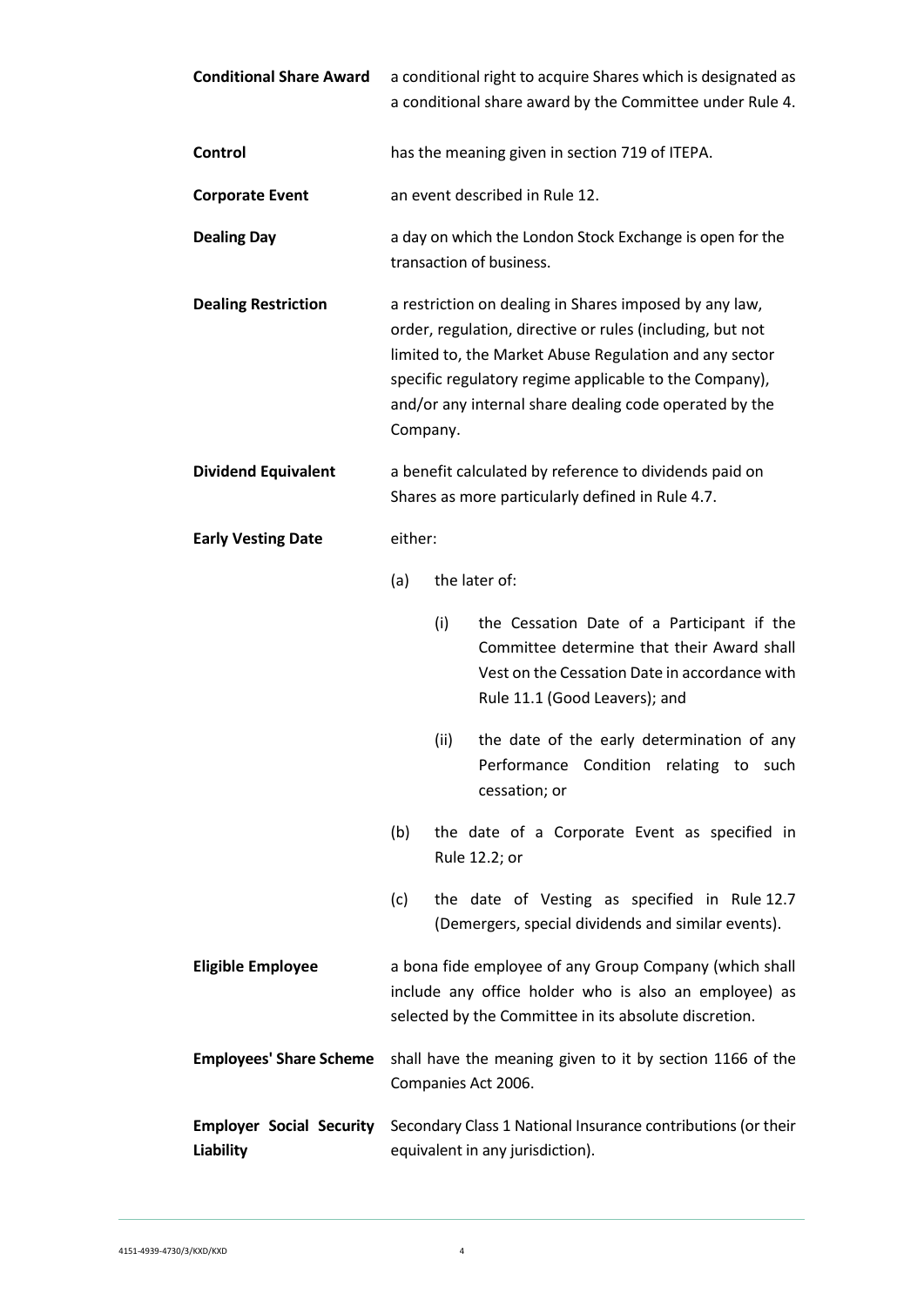| <b>Employee Trust</b>                              | any employee benefit trust established for the benefit of<br>most or all of the employees and former employees of the<br>Group and certain of their relatives.                                                                                                          |  |  |  |
|----------------------------------------------------|-------------------------------------------------------------------------------------------------------------------------------------------------------------------------------------------------------------------------------------------------------------------------|--|--|--|
| <b>Encumber</b>                                    | to transfer, mortgage, charge, pledge, lien, assign,<br>hypothecate and/or create security over (and the term<br>Encumbered shall be construed accordingly.                                                                                                             |  |  |  |
| <b>Exercise Date</b>                               | the date on which the exercise of an Option takes effect for<br>the purpose of Rule 8.6.                                                                                                                                                                                |  |  |  |
| <b>Exercise Period</b>                             | the period specified in Rule 7 during which an Option may<br>be exercised.                                                                                                                                                                                              |  |  |  |
| <b>Exercise Price</b>                              | the amount (if any) payable by a Participant on the exercise<br>of an Option.                                                                                                                                                                                           |  |  |  |
| <b>Financial Year</b>                              | a financial year of the Company (as determined in<br>accordance with the provisions of section 390 of the<br>Companies Act 2006).                                                                                                                                       |  |  |  |
| <b>Grant Date</b>                                  | the date on which an Award is granted.                                                                                                                                                                                                                                  |  |  |  |
| Group                                              | the Company and any Subsidiary and the term Group<br>Company shall be construed accordingly.                                                                                                                                                                            |  |  |  |
| <b>Holding Period</b>                              | a period starting on the Normal Vesting Date and ending<br>on the earliest of the dates specified in Rule 9.5 during<br>which a Participant shall not to sell, transfer, assign or<br>dispose of their Net Vested Shares in accordance with<br>Rule 9 (Holding Period). |  |  |  |
| <b>Institutional Investor</b><br><b>Guidelines</b> | such guidelines (including those published by the<br>Investment Association) that the Committee adopts and/or<br>considers appropriate to follow when operating the Plan.                                                                                               |  |  |  |
| <b>ITEPA</b>                                       | the Income Tax (Earnings and Pensions) Act 2003.                                                                                                                                                                                                                        |  |  |  |
| <b>London Stock Exchange</b>                       | London Stock Exchange plc or any successor to that<br>company.                                                                                                                                                                                                          |  |  |  |
| <b>Market Abuse Regulation</b>                     | the United Kingdom Union law version of the EU Market<br>Abuse Regulation (2014/596/EU) which is part of UK law by<br>virtue of the European Union (Withdrawal) Act 2018.                                                                                               |  |  |  |
| <b>Market Value</b>                                | either:                                                                                                                                                                                                                                                                 |  |  |  |
|                                                    | if and so long as the Shares are traded on the London<br>(a)<br>Stock Exchange, either: (i) the closing price of a Share                                                                                                                                                |  |  |  |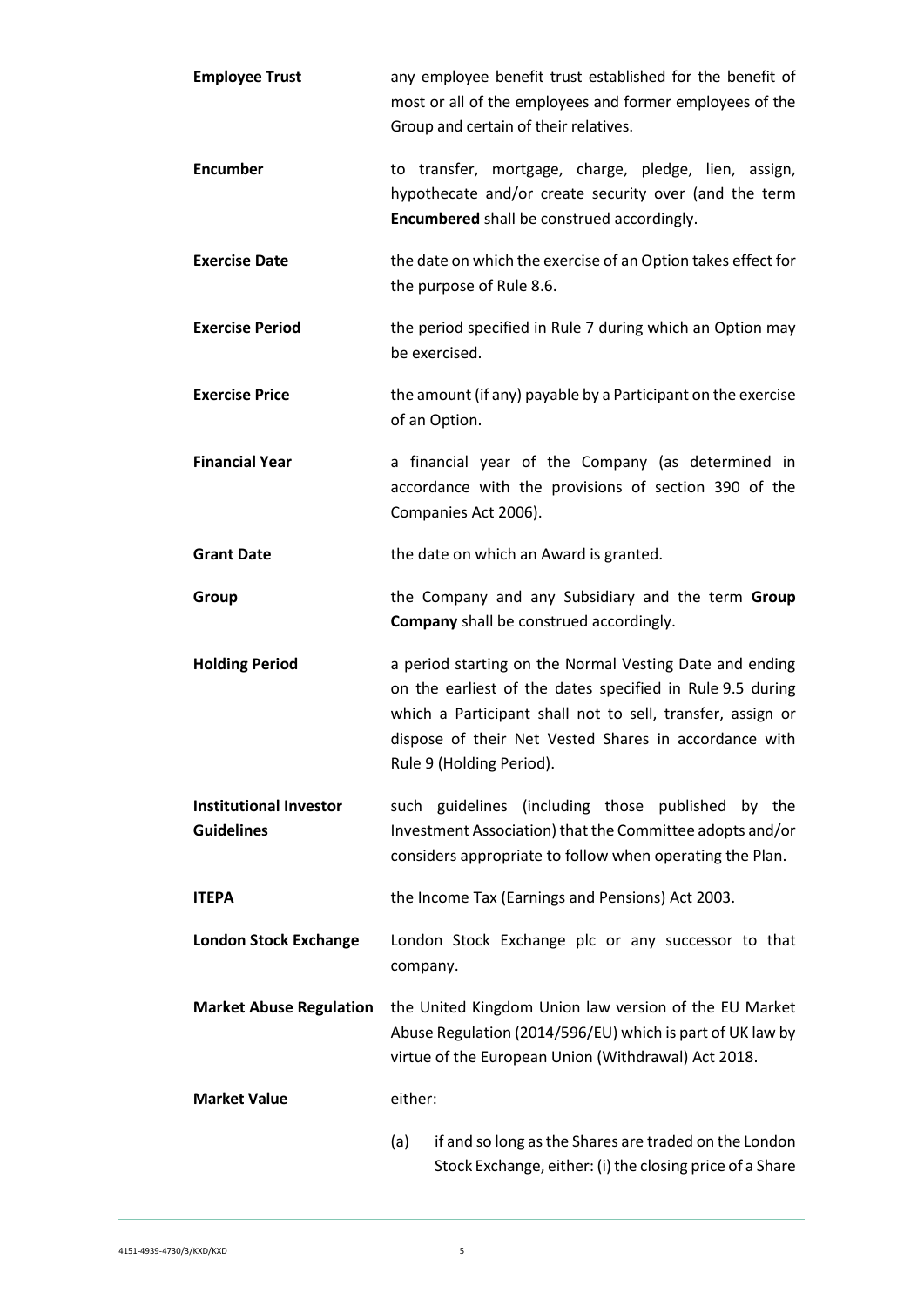|                              |                              | for the Dealing Day prior to the date on which the<br>Market Value needs to be determined; or (ii) the<br>VWAP for the Dealing Day prior to the date on which<br>the Market Value needs to be determined; or                                                |  |  |
|------------------------------|------------------------------|-------------------------------------------------------------------------------------------------------------------------------------------------------------------------------------------------------------------------------------------------------------|--|--|
|                              | (b)                          | where the Shares are not traded on the London<br>Stock Exchange or dealings in the Shares have been<br>suspended for any reason, the market value of a<br>Share as determined in accordance with Part VIII of<br>the Taxation of Chargeable Gains Act 1992, |  |  |
|                              |                              | in each case as determined by the Committee in its<br>absolute discretion.                                                                                                                                                                                  |  |  |
| <b>Net Vested Shares</b>     | the number of Vested Shares: |                                                                                                                                                                                                                                                             |  |  |
|                              | (a)                          | acquired by a Participant on or following the Vesting<br>of a Conditional Share Award or the exercise of an<br>Option; or                                                                                                                                   |  |  |
|                              | (b)                          | subject to a Vested but unexercised Option,                                                                                                                                                                                                                 |  |  |
|                              |                              | including, in each case, Shares that are acquired or<br>received in connection with the delivery of a<br>Dividend Equivalent,                                                                                                                               |  |  |
|                              |                              | less the number of any Vested Shares that are sold<br>(or need to be sold) to satisfy the Participant's Tax<br>Liability due on the Vesting or exercise of the Award.                                                                                       |  |  |
| <b>Normal Vesting Date</b>   |                              | the date or dates specified as the Normal Vesting Date in<br>the Award Certificate.                                                                                                                                                                         |  |  |
| <b>Option</b>                |                              | a right to acquire Shares which is designated as an option<br>under Rule 4.                                                                                                                                                                                 |  |  |
| Participant                  |                              | a person who holds (and/or has held) an Award (including<br>their personal representatives).                                                                                                                                                                |  |  |
| <b>Performance Condition</b> |                              | a condition related to performance which governs the<br>Vesting of an Award and which is specified by the<br>Committee under Rule 4.                                                                                                                        |  |  |
| <b>Performance Period</b>    |                              | the period of time (determined by the Committee acting in<br>its absolute discretion) over which the performance of the<br>Participant, any Group Company, division or part of the<br>business of any Group Company (as determined by the                   |  |  |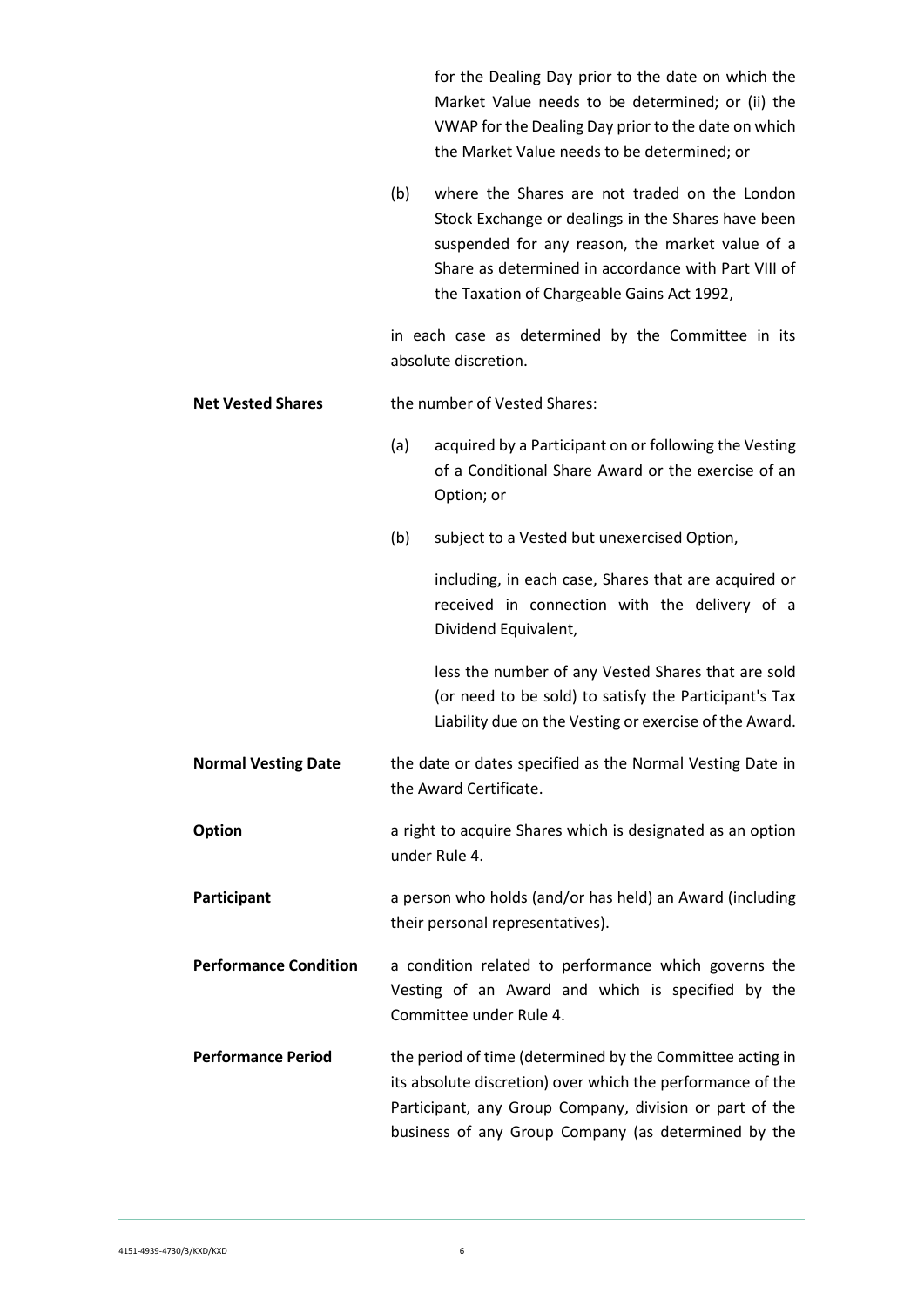Committee) is measured for the purposes of a Performance Condition relating to an Award.

- Plan **Plan** the S<sup>4</sup> Capital plc Employee Share Ownership Plan as constituted by the Rules and amended from time to time.
- **Rules** the rules of this Plan (as amended from time to time).
- **Salary in relation to an Eligible Employee means the gross basic** salary (expressed as an annual rate) before any deductions required to be made by law payable to such Eligible Employee on the relevant Grant Date by a Group Company (not including bonuses, benefits in kind, allowances, expenses, employer pension contributions or share related incentives) and where a payment of salary is made in a currency other than sterling, the payment shall be treated as equal to the equivalent amount of sterling as determined by the Committee. In the event that an Eligible Employee participates in a salary sacrifice scheme or similar arrangement, Salary (for these purposes) shall not include the amounts sacrificed (unless the Committee determines otherwise in its absolute discretion).

**Schedule a** schedule to the Plan.

- **Shares Shares fully paid ordinary shares in the capital of the Company (or,** as the context may require, shares or other securities for the time being representing such shares in consequence of any variation of the share capital of the Company).
- **Subsidiary** a body corporate which is a subsidiary of the Company within the meaning of section 1159 of the Companies Act 2006.
- **Tax Election** an election jointly made by a Participant and their employer, to disapply all restrictions attaching to the Participant's Vested Shares for tax purposes, made in accordance with section 431 of ITEPA (or any overseas equivalent).

**Tax Liability** as defined in Rule 13.

- **Treasury Shares** Shares purchased by the Company in accordance with sections 724-732 of the Companies Act 2006 and held in treasury.
- **Trustee** the trustee of an Employee Trust.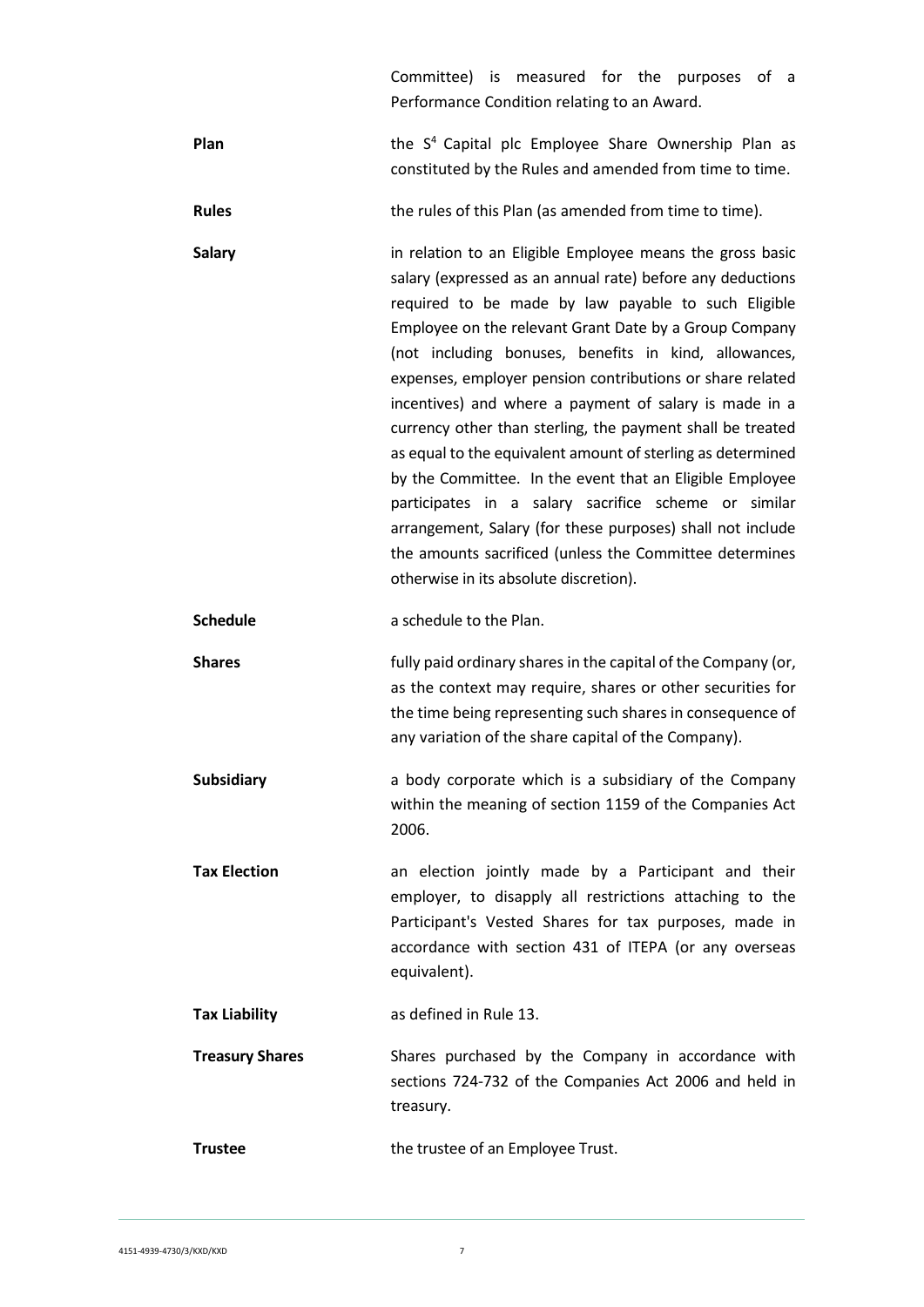| Vest | in relation to: |
|------|-----------------|
|      |                 |

- (a) a Conditional Share Award, a Participant becoming entitled to have Shares delivered to them (or their nominee); and
- (b) an Option, it becoming exercisable,

and **Vested** and **Vesting** shall be construed accordingly.

- **Vested Shares** Shares in respect of which an Award Vests.
- **Vesting Date** the date on which an Award or part of an Award Vests.
- **Vesting Period** the period commencing on the Grant Date and ending on the Vesting Date.
- **VWAP** the volume weighted average price of a Share for the 30 day period ending on the date for which the VWAP needs to be determined.
- **1.2** Any reference in the Plan to a statute or a statutory provision shall (where the context so requires) include any (direct or indirect) modification, consolidation, re-enactment, extension or replacement thereof as well as any orders, regulations, instruments or other subordinate legislation made under the relevant statute or statutory provision.
- **1.3** A reference to the Plan or to any other agreement or document referred to in the Rules is a reference to the Plan or such other agreement or document as varied or novated (in each case, other than in breach of the provisions of the Plan) from time to time.
- **1.4** A reference to a company shall include any company, corporation or other body corporate, wherever and however incorporated or established.
- **1.5** Any reference to a Rule is to a rule of this Plan.
- **1.6** Expressions in italics, headings and any footnotes are for guidance only and do not form part of the Plan and shall be ignored in the interpretation of these Rules.
- **1.7** Unless the context otherwise requires, words in the singular shall include the plural and words in the plural shall include the singular.
- **1.8** Unless the context otherwise requires, a reference to one gender shall include a reference to the other genders.
- **1.9** A reference to a calendar month shall mean the period of time between a particular date in a month and the corresponding date in the following month (for example, the period from 1 January to 1 February shall be one calendar month or the period from 31 March to 30 April shall be one calendar month.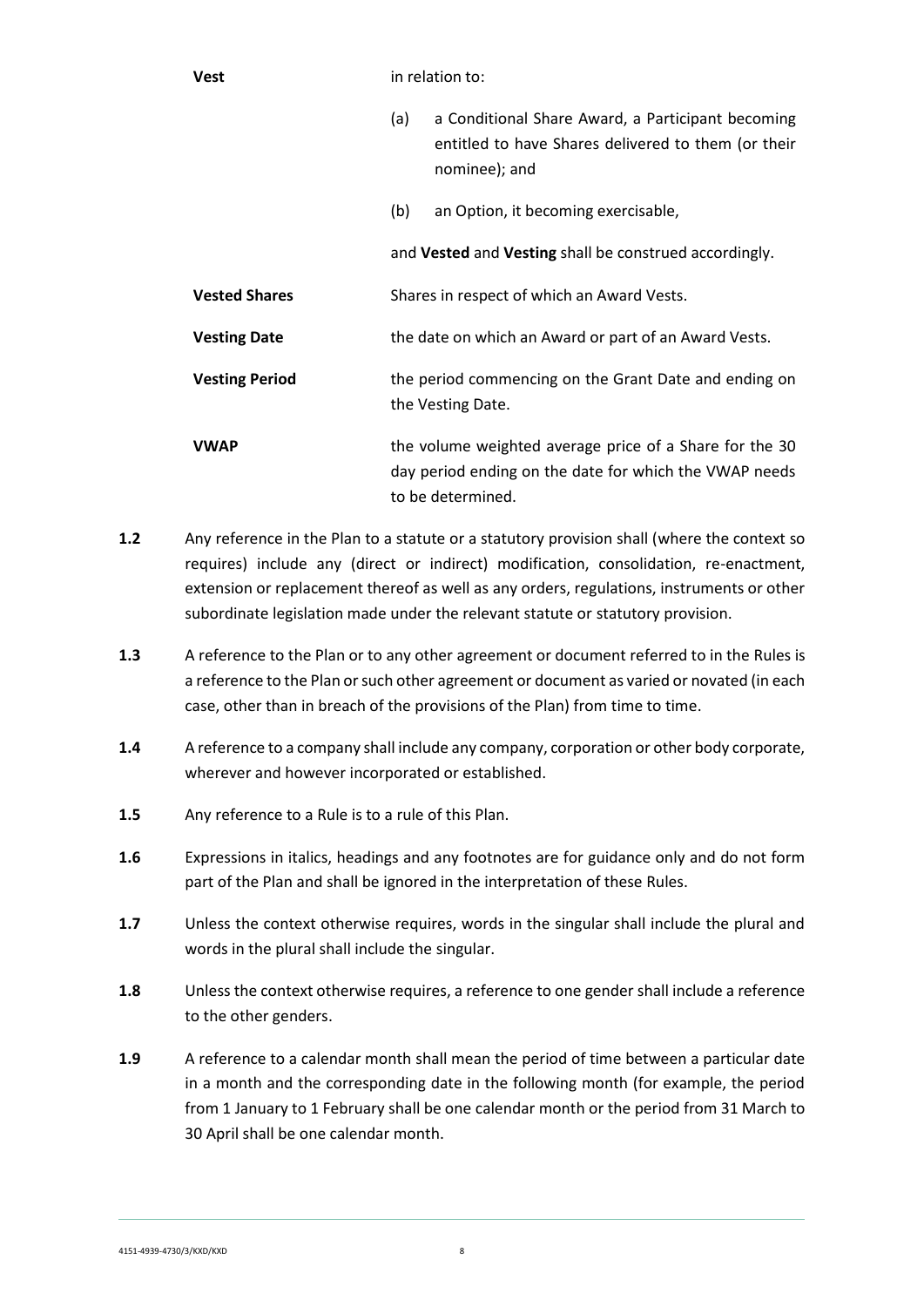**1.10** In the event of a change of name of the Company references to **S <sup>4</sup>Capital plc** shall thereafter be read as reference to the new name of the Company following such change of name.

#### <span id="page-8-0"></span>**2. PURPOSE OF THE PLAN**

- **2.1** The purpose of the Plan is to provide benefits for employees within the Group in the form of Awards, and in doing so increase the interest of the employees in the Company's longterm business goals and performance through share ownership.
- **2.2** The Plan is established as an Employees' Share Scheme for encouraging or facilitating the holding of Shares in the Company by employees or former employees of any Group Company.

## <span id="page-8-1"></span>**3. ELIGIBILITY**

An individual is only eligible to be granted an Award if they are an Eligible Employee on the Grant Date.

## <span id="page-8-2"></span>**4. GRANT OF AWARDS**

#### **General**

- **4.1** Subject to Rule 4.6 (Timing of Grant) and Rule [5](#page-10-0) (Limits), the Committee may resolve to grant an Award to any Eligible Employee (selected by the Committee in its absolute discretion) on:
	- **4.1.1** the terms set out in the Plan; and
	- **4.1.2** such additional terms (whether a Performance Condition and/or any other terms) as the Committee may specify at the time of grant.
- **4.2** On or before the Grant Date, the Committee shall determine:
	- **4.2.1** whether an Award shall be a Conditional Share Award or an Option provided that if the Committee does not specify the type of Award on or before the Grant Date then an Award shall be an Option;
	- **4.2.2** the Normal Vesting Date of an Award; and
	- **4.2.3** whether the Award shall be subject to a Holding Period and if so the duration of such Holding Period.

#### **Method of Grant**

- **4.3** An Award may be granted by a deed executed by the Company or in such other manner as determined by the Committee, in its absolute discretion.
- **4.4** As soon as practicable on or after the Grant Date, the Company shall issue to each Participant an Award Certificate specifying the following details in relation to an Award: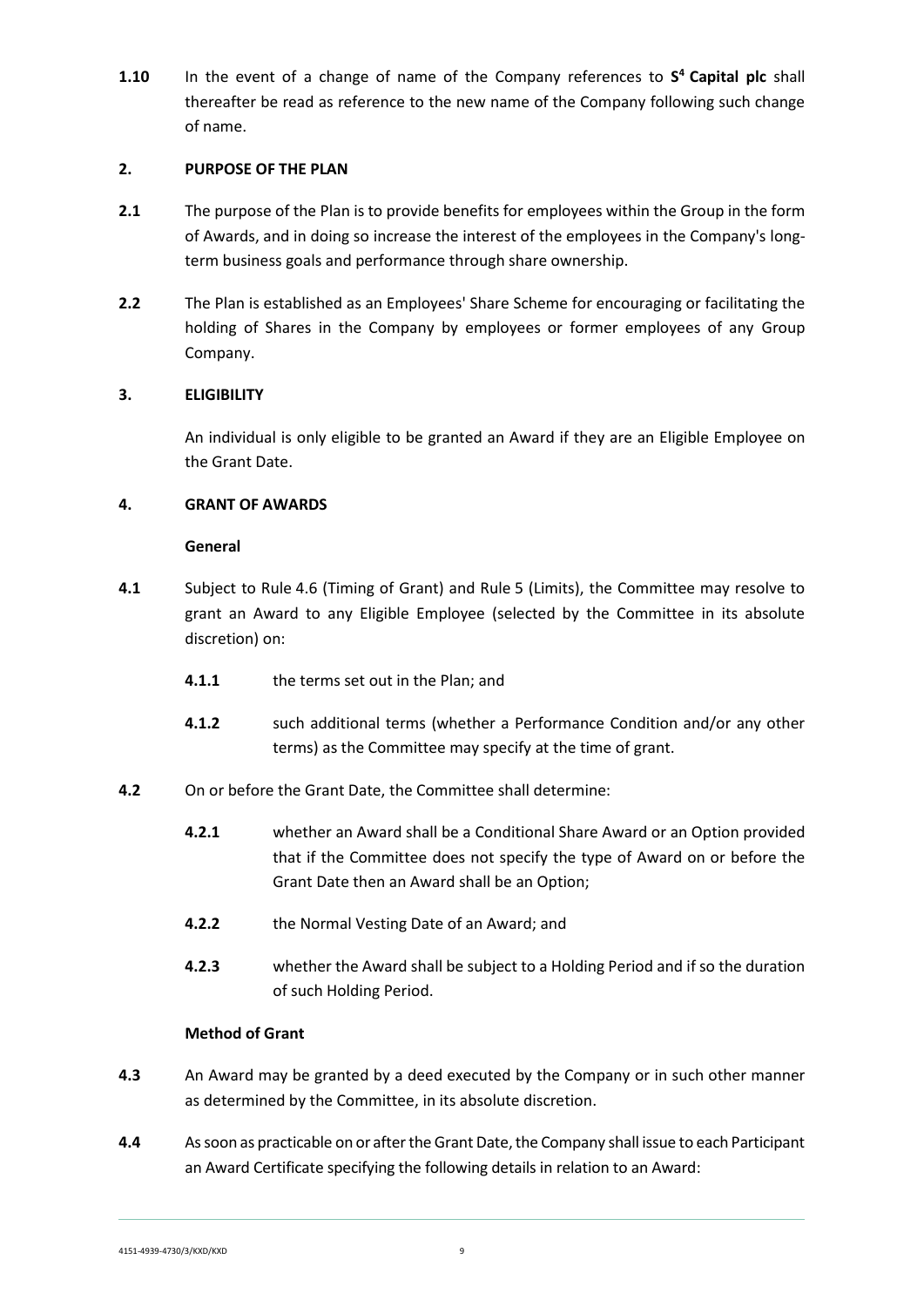- **4.4.1** the Grant Date;
- **4.4.2** whether the Award is an Option or a Conditional Share Award;
- **4.4.3** the maximum number of Shares which may be acquired;
- **4.4.4** the Normal Vesting Date or Normal Vesting Dates (where applicable);
- **4.4.5** the Exercise Price (if applicable);
- **4.4.6** the Exercise Period (if applicable);
- <span id="page-9-0"></span>**4.4.7** whether Performance Conditions and/or any other objective conditions shall apply to the Award (if any);
- **4.4.8** the details of any Holding Period;
- **4.4.9** the details of the Clawback Period;
- **4.4.10** whether Dividend Equivalents shall apply in respect of the Award and, if so, the terms of Dividend Equivalents; and
- **4.4.11** whether the Participant will be liable to pay any Employer Social Security Liability arising in relation to the Award.
- **4.5** A Participant to whom an Award is granted may by notice in writing to the Company within thirty days after the Grant Date (or such shorter period of which they may be notified by the Committee) renounce their rights thereunder in whole (and in such case the Award shall be deemed never to have been granted hereunder), or in part (and in such case the Award shall be deemed to have been granted only as to the balance).

## **Timing of Grant**

**4.6** An Award may be granted at any time provided there is no Dealing Restriction preventing the grant of an Award.

#### **Dividend Equivalents**

- **4.7** The Committee may decide on or before the Grant Date that a Participant shall be entitled to receive additional Shares and/or cash payments representing the value of any dividends that would have been paid on the Vested Shares during the Vesting Period (a **Dividend Equivalent**). The Committee (acting fairly and reasonably) may decide (at any time up to and including the Vesting Date) to exclude the value of all or part of a special dividend or dividend in specie from the amount of the Dividend Equivalent.
- **4.8** The Committee shall specify in the Award Certificate whether the calculation of the Dividend Equivalent will assume that dividends paid on the Vested Shares during the Vesting Period will be treated as reinvested in further Shares, resulting in an increase in the number of Shares subject to the Award.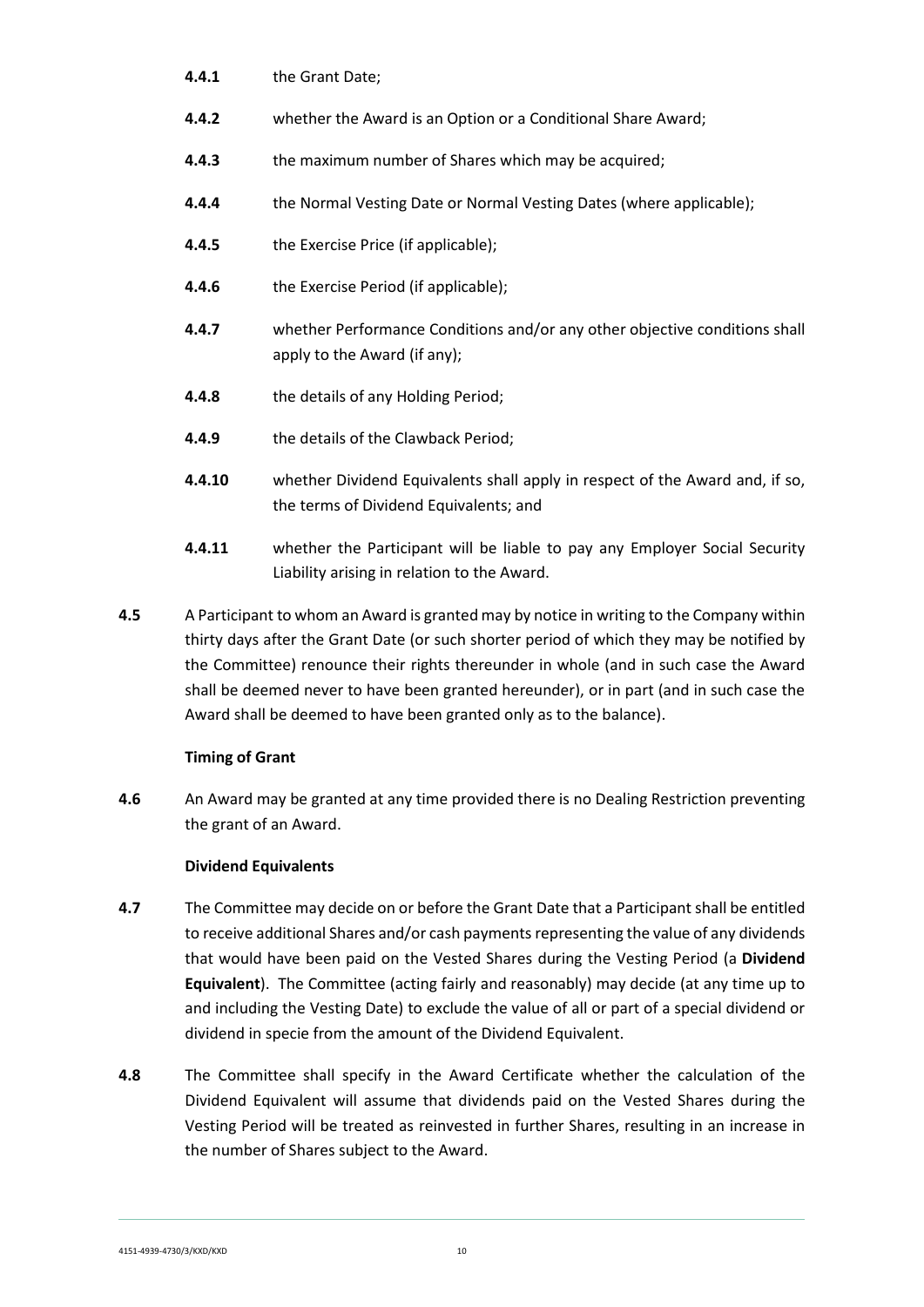**4.9** The Dividend Equivalent shall only become payable in respect of the proportion of an Award that has Vested and, if payable in Shares, shall be delivered to the Participant in accordance with (and subject to) Rule 7.

## **Method of satisfying Awards**

- **4.10** Unless specified to the contrary by the Committee on the Grant Date, an Award may be satisfied:
	- **4.10.1** by the issue of new Shares;
	- **4.10.2** by the transfer of Treasury Shares; and/or
	- **4.10.3** by the transfer of existing Shares (purchased in the market or otherwise), including Shares held in an Employee Trust.
- **4.11** The Committee may decide to change the way in which it is intended that an Award may be satisfied after it has been granted, having regard to the provisions of Rule [5](#page-10-0) (Limits).

## **Non-transferability and bankruptcy**

- **4.12** An Award granted to any person:
	- **4.12.1** shall not be directly or indirectly Encumbered or otherwise disposed of in whole or in part (except on their death to their personal representatives) and shall lapse immediately on any attempt to do so; and
	- **4.12.2** shall lapse immediately if the holder is declared bankrupt (or equivalent in any jurisdiction).

## <span id="page-10-0"></span>**5. LIMITS**

## **Company Dilution Limits**

- **5.1** Subject to Rule 5.2, an Award shall not be granted in any Financial Year if, at the time of its proposed Grant Date, it would cause the number of Shares issued or remaining capable of issue subject to all Awards granted in the period of 10 calendar years ending on that date under the Plan and under any other employee share plan operated by the Company to exceed such number as represents 10 per cent. of the ordinary share capital of the Company in issue on the day immediately prior to the proposed Grant Date.
- **5.2** In determining the limit in Rule 5.1 above:
	- **5.2.1** (if and so long as Institutional Investor Guidelines recommend it) account shall be taken of any Shares subject to an Award in respect of which the liability of the Company has been satisfied by the issue (or transfer) of Treasury Shares;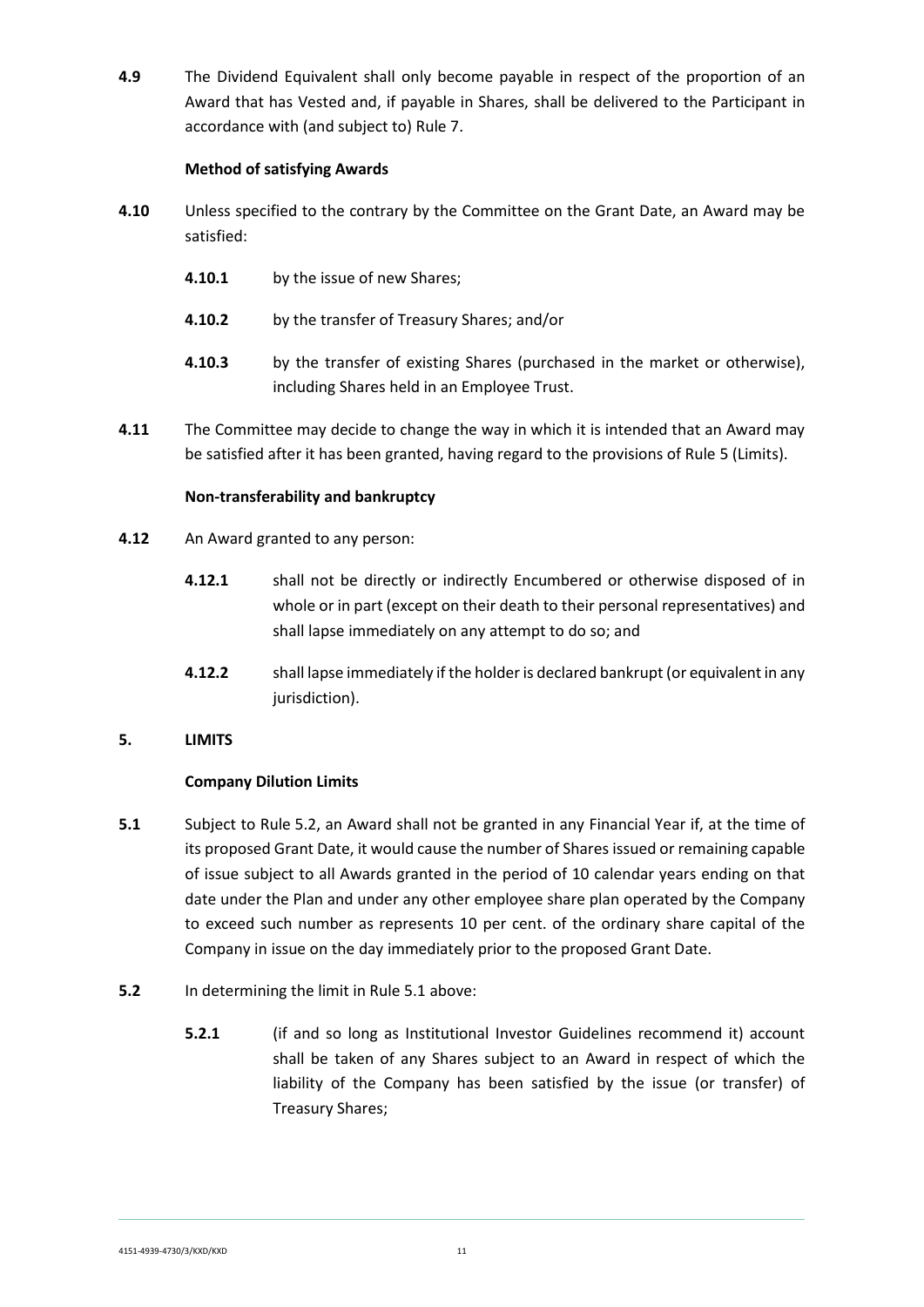- **5.2.2** account shall be taken of any Shares representing accrued, but unpaid Dividend Equivalents, but only if the Committee has determined that such Dividend Equivalents will be satisfied using newly issued or Treasury Shares;
- **5.2.3** no account shall be taken of any Awards where the right to acquire the Shares was released, has lapsed or has otherwise become incapable of Vesting or exercise;
- **5.2.4** no account shall be taken of any Shares subject to an Award in respect of which the liability of the Company to deliver such Shares has been satisfied wholly or partly by the payment of cash;
- **5.2.5** no account shall be taken of any Shares subject to an Award in respect of which the liability of the Company to deliver such Shares has been satisfied by the transfer of existing Shares; and
- **5.2.6** no account shall be taken of any rights to subscribe for Shares granted to a Trustee to the extent that the rights were granted solely to enable the Trustee to satisfy any Awards that have already been taken into account for the purposes of the limit in Rule 5.1 (to avoid double counting).

## **Individual Limits**

**5.3** Unless otherwise determined by the Committee, the maximum aggregate Market Value of Shares (calculated on the Grant Date) over which Awards may be granted to any Eligible Employee during any Financial Year is 200% of their Salary on the Grant Date.

## **Effect of limits**

**5.4** An Award granted under the Plan shall be limited and only take effect to the extent that it does not breach the limitations contained in this Rule 5. Awards granted in excess of the limitations contained in this Rule 5 shall be void and unenforceable by a Participant in respect of the excess only.

## <span id="page-11-0"></span>**6. VESTING OF AWARDS**

#### **Timing of Vesting**

- **6.1** Except as otherwise provided for in these Rules an Award shall Vest on the later of:
	- **6.1.1** the Normal Vesting Date; and
	- **6.1.2** the date on which the Committee determines whether any Performance Condition or other condition has been wholly or partly satisfied.

#### **Extent of Vesting**

**6.2** Except as otherwise provided for in these Rules (or as otherwise determined by the Committee), an Award shall only Vest:

4151-4939-4730/3/KXD/KXD 12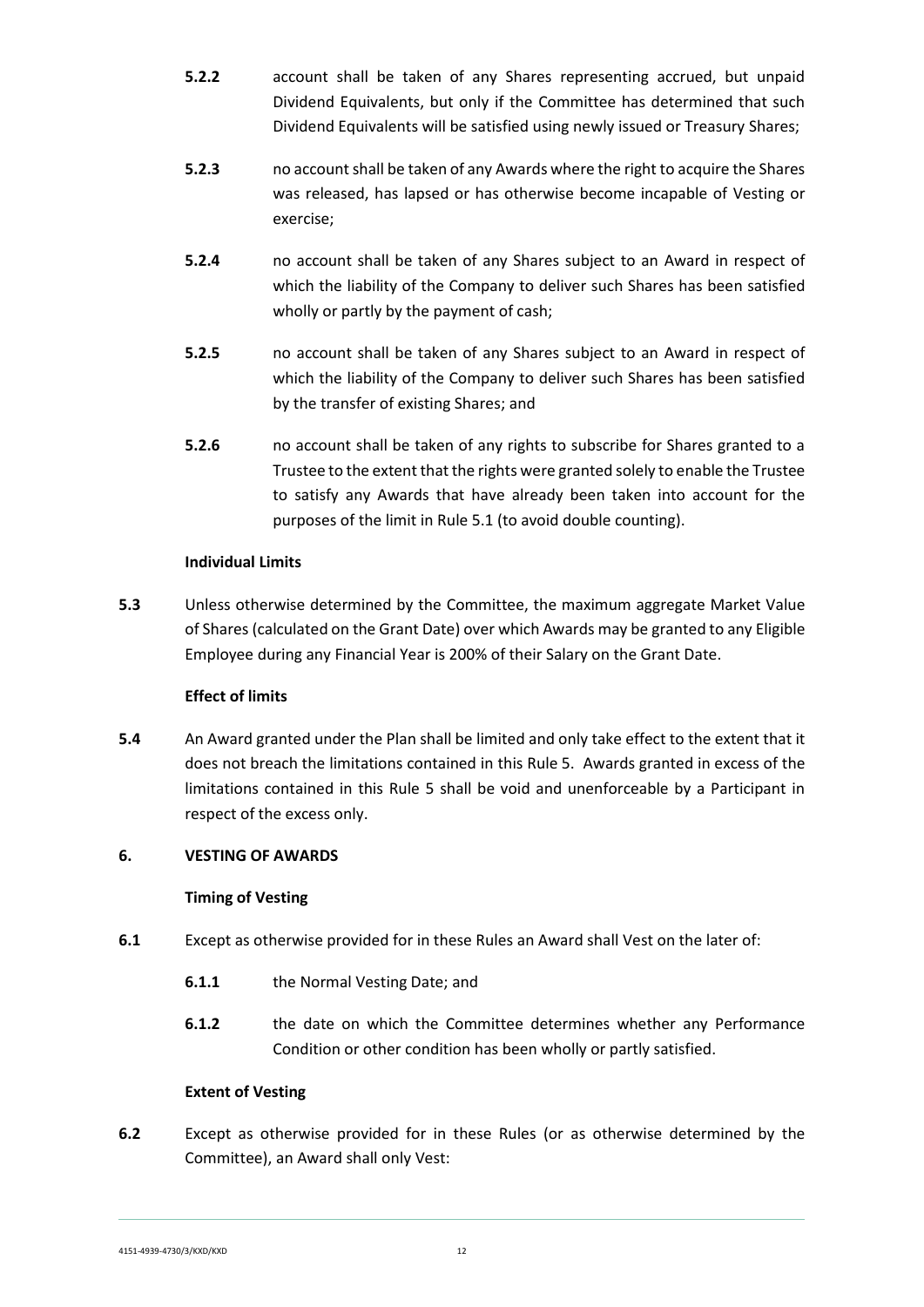- **6.2.1** to the extent that any Performance Condition is satisfied and otherwise in accordance with the terms of such Performance Condition;
- **6.2.2** to the extent that any other term imposed on the Vesting of the Award permits;
- **6.2.3** if Vesting occurs on an Early Vesting Date, subject to Rule 6.4 and otherwise in accordance with Rule 11 (Leavers), Rule 12 (Corporate Events) or Rule 12.7 (Demergers, special dividends and similar events) as applicable; and
- **6.2.4** to the extent that Rule [14](#page-22-0) (Malus and Clawback) permits.
- **6.3** For the purposes of Rule 6.2.1, the Committee shall determine whether and to what extent any Performance Condition has been satisfied at the end of the relevant Performance Period.
- **6.4** Where Vesting occurs on an Early Vesting Date prior to the end of a Performance Period, the extent to which the Performance Condition has been satisfied shall be determined by the Committee on such reasonable basis as it decides. Without prejudice to the generality of the foregoing, the Committee may (in its absolute discretion): (i) measure performance in respect of a shorter Performance Period; (ii) take account of whether and to what extent the Performance Condition has been satisfied as at the Early Vesting Date; and/or (iii) take account of to what extent the Performance Condition would have been satisfied on the Normal Vesting Date had the event resulting in early Vesting not occurred.
- **6.5** If any applicable Performance Condition has not been satisfied at the end of the relevant Performance Period, the Award will lapse with effect from the end of the Performance Period. For the avoidance of doubt and subject to the terms of the Performance Condition, if a Performance Condition is satisfied during the relevant Performance Period but is not satisfied at the end of the relevant Performance Period (as applicable) then an Award (or the relevant portion of an Award) will lapse with effect from the end of the relevant Performance Period.
- **6.6** Where the Committee determines that circumstances exist that mean the Vesting of an Award would be inappropriate considering certain factors including, but not limited to the performance of the Company, the Group, a Group Company or a Participant, then, notwithstanding any other provisions of these Rules and irrespective of the extent to which a Performance Condition attaching to an Award (under Rule [4.4.7](#page-9-0) above) has been satisfied, the Committee retains the absolute discretion to:
	- **6.6.1** adjust the extent to which an Award Vests (upwards or downwards, including to nil); and/or
	- **6.6.2** impose any other conditions upon the Vesting of an Award.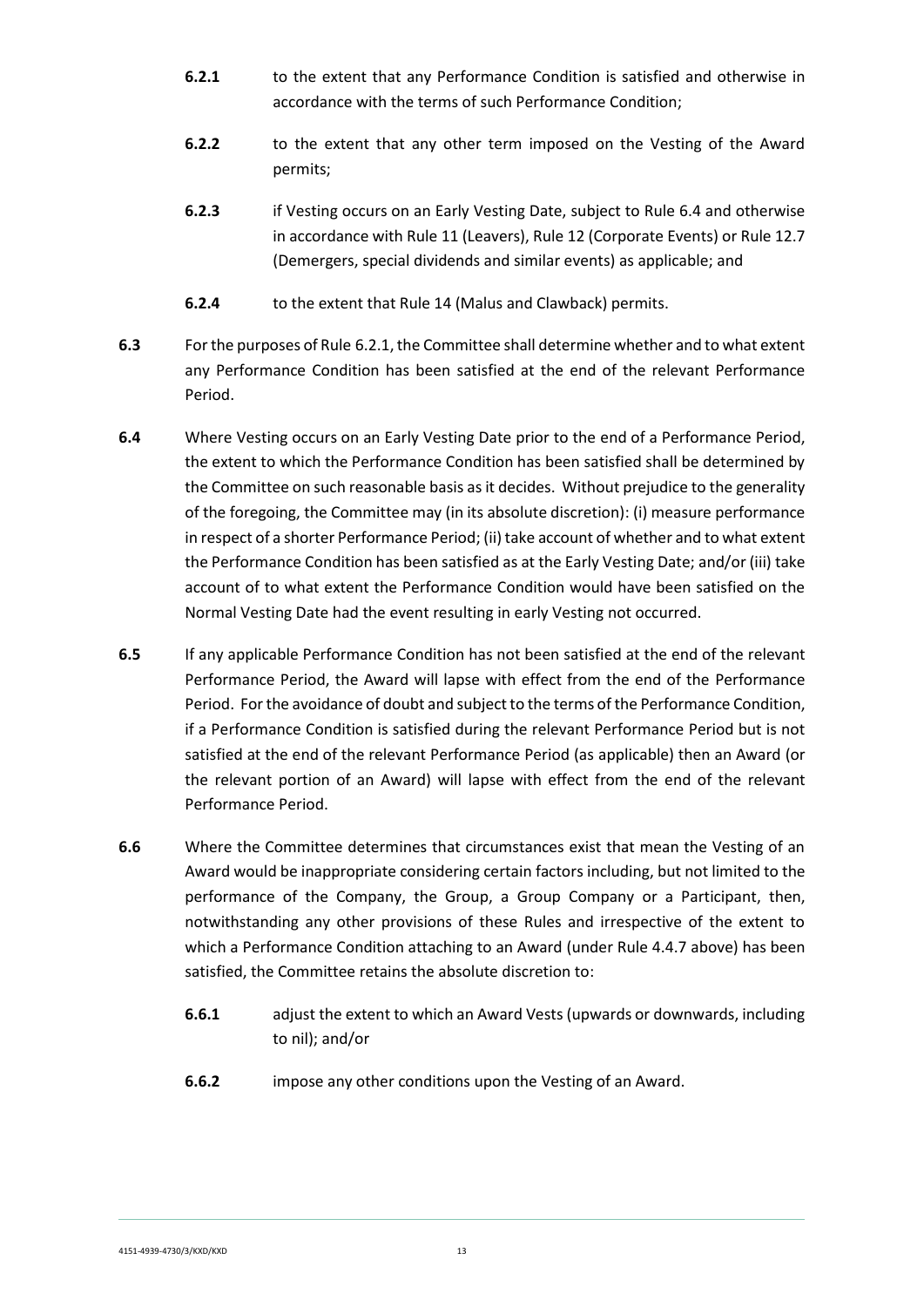#### **Restrictions on Vesting**

- <span id="page-13-1"></span>**6.7** An Award (or part of an Award) shall not Vest:
	- **6.7.1** if Vesting would result in a breach of a Dealing Restriction by the Participant, the Company, a member of the Board or any relevant party;
	- **6.7.2** if Vesting would be unlawful in any relevant jurisdiction;
	- **6.7.3** unless the Participant has entered into such arrangements as the Committee requires to satisfy a Group Company's obligations in respect of any Tax Liability; and
	- **6.7.4** unless (where the Committee requires) the Participant has entered into, or agreed to enter into, a Tax Election.
- **6.8** For the purposes of Rule [6.7,](#page-13-1) references to Group Company include any former Group Company.

## <span id="page-13-0"></span>**7. CONSEQUENCES OF VESTING**

## **Conditional Share Awards**

**7.1** Except as otherwise provided for in these Rules, on or as soon as reasonably practicable after the Vesting of a Conditional Share Award (and by no later than 30 days after the Vesting of a Conditional Share Award), the Board shall issue, transfer or procure the transfer of the relevant number of Vested Shares to the Participant (or to a nominee or other shareholding account on the Participant's behalf).

#### **Options**

- **7.2** Except as otherwise provided for in these Rules, on Vesting, Options will become exercisable in respect of Vested Shares and will continue to be exercisable, during the period commencing on the Vesting Date and expiring at midnight on the day prior to the tenth anniversary of the Grant Date (or such shorter period specified by the Committee on or prior to the Grant Date) (the **Exercise Period**).
- **7.3** If a Participant is restricted by a Dealing Restriction from exercising a Vested Option before the end of the Exercise Period, the Participant may exercise such Option within the period of 42 days beginning with the date on which such Dealing Restriction is removed and to the extent that an Option has not been exercised within this time, the Option shall lapse at midnight on the final day of such 42 day period.

#### **Delivery of Dividend Equivalent**

**7.4** If the Committee decides under Rule 4.7 (Dividend Equivalents) that a Participant is entitled to a Dividend Equivalent but did not decide whether the Dividend Equivalent would be satisfied with cash and/or Shares, then the Committee shall make such decision on or before the Vesting of the Award.

4151-4939-4730/3/KXD/KXD 14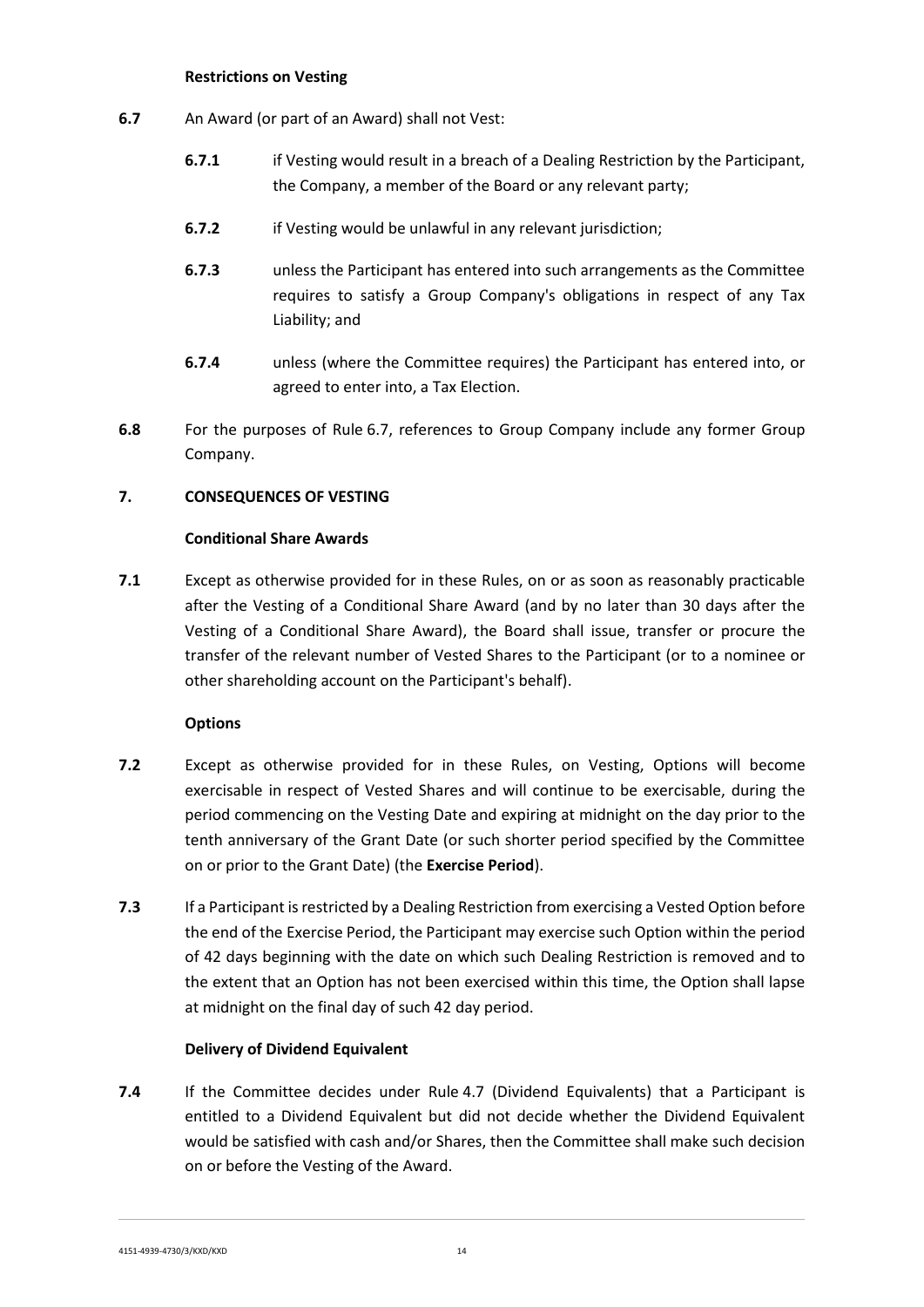- **7.5** The delivery of the Dividend Equivalent to the Participant shall be:
	- **7.5.1** in the case of a Conditional Share Award, made as soon as practicable after the Vesting of the Award;
	- **7.5.2** in the case of an Option, made as soon as practicable after the exercise of the Option;
	- **7.5.3** in the case of a cash payment, subject to such deductions (on account of tax or similar liabilities) as may be required by law or as the Board may reasonably consider to be necessary or desirable; and
	- **7.5.4** in the case of a delivery of Shares, in accordance with the same rules that apply to the delivery of the Vested Shares subject to the relevant Vested Award.

## <span id="page-14-0"></span>**8. EXERCISE OF OPTIONS**

#### **Restrictions on exercise**

- **8.1** An Option (or part of an Option) which has Vested shall not be exercised:
	- **8.1.1** if the exercise of the Option and the issue or transfer of Shares after such exercise would result in a breach of a Dealing Restriction by the Participant, the Company, member of the Board or any other relevant party;
	- **8.1.2** if exercise would be unlawful in any relevant jurisdiction;
	- **8.1.3** unless the Participant has entered into such arrangements as the Committee requires to satisfy a Group Company's obligations in respect of any Tax Liability;
	- **8.1.4** unless (where the Committee requires) the Participant has entered into, or agreed to enter into, a Tax Election; or
	- **8.1.5** at any time following the end of the Exercise Period (subject to Rule 7.3).
- **8.2** For the purposes of Rule [8.](#page-14-0)1, references to Group Company include any former Group Company.

#### **Exercise in whole or part**

**8.3** Subject to Rule 8.4, a Vested Option may be exercised in whole or in part and if exercised in part shall continue to subsist to the extent that it has not been exercised and may be further exercised in whole or in part in accordance with these Rules.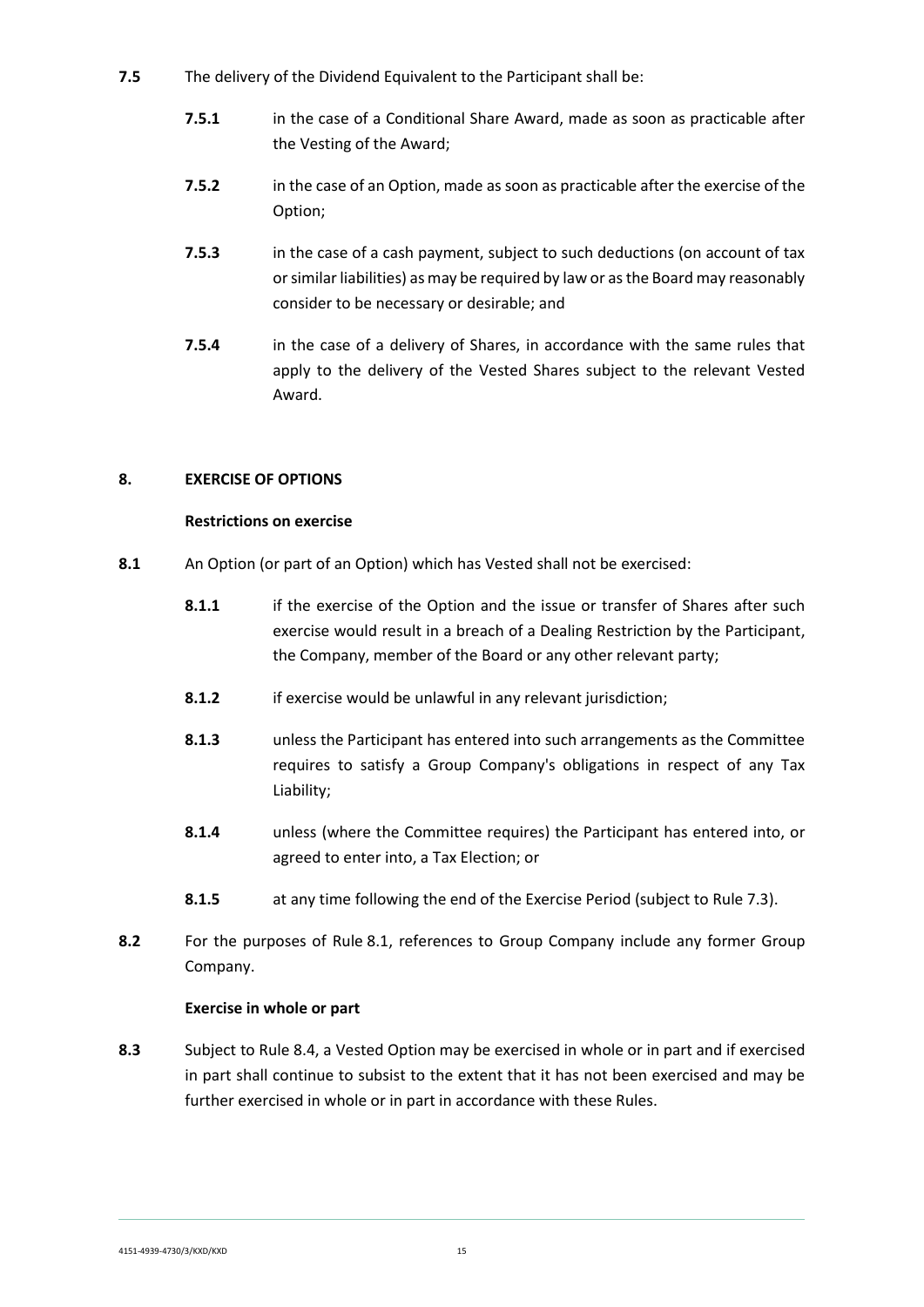**8.4** A Vested Option may not be exercised in respect of less than five hundred Vested Shares except where the total number of Vested Shares subject to the Vested Option is five hundred or less (unless otherwise determined by the Committee).

#### **Method of exercise**

- **8.5** A Participant may exercise a Vested Option using a notice (an **Exercise Notice**) in the form prescribed by the Committee from time to time (including in electronic form).
- **8.6** Unless the Committee (acting fairly and reasonably) determines otherwise, the exercise of a Vested Option shall (subject to Rule 8.1 (Restrictions on exercise)) take effect on the later of the date on which the Company receives an Exercise Notice (or such other later date as specified in the Exercise Notice) and either: (a) the date on which the Company has received payment of any Exercise Price and/or Tax Liability; or (b) the date on which the Participant has entered into arrangements to the satisfaction of the Company in connection with the payment of any Exercise Price and/or Tax Liability.

## **Issue or transfer of Shares**

**8.7** As soon as reasonably practicable after the exercise of a Vested Option is deemed to take effect, and by no later than 30 days following such date, the Company shall, subject to Rule 8.1 (Restrictions on exercise), issue and allot or transfer or procure the transfer to the Participant (or a nominee or shareholding account on the Participant's behalf) the number of Shares in respect of which the Vested Option has been exercised.

## **Lapse of Options**

**8.8** An Option which has become exercisable shall lapse to the extent not exercised at the earlier of: (i) the end of the Exercise Period (subject to Rule 7.3); or (ii) such other date specified in Rule [11](#page-17-0) (Leavers) or Rule [12](#page-19-0) (Corporate Events) as applicable.

## <span id="page-15-0"></span>**9. HOLDING PERIOD**

- **9.1** If the Committee has determined in accordance with Rule 4.2 that an Award shall be subject to a Holding Period, this Rule 9 shall apply.
- **9.2** If this Rule 9 applies to an Award, the relevant Participant shall:
	- **9.2.1** hold their Net Vested Shares during the Holding Period applying to such Shares in accordance with such terms and conditions that the Committee may impose and determine from time to time, which may include the Net Vested Shares being held by a nominee appointed by the Company, on their behalf;
	- **9.2.2** not sell, transfer, assign or dispose of any interest in the Net Vested Shares until the expiry of the Holding Period applying to those Shares;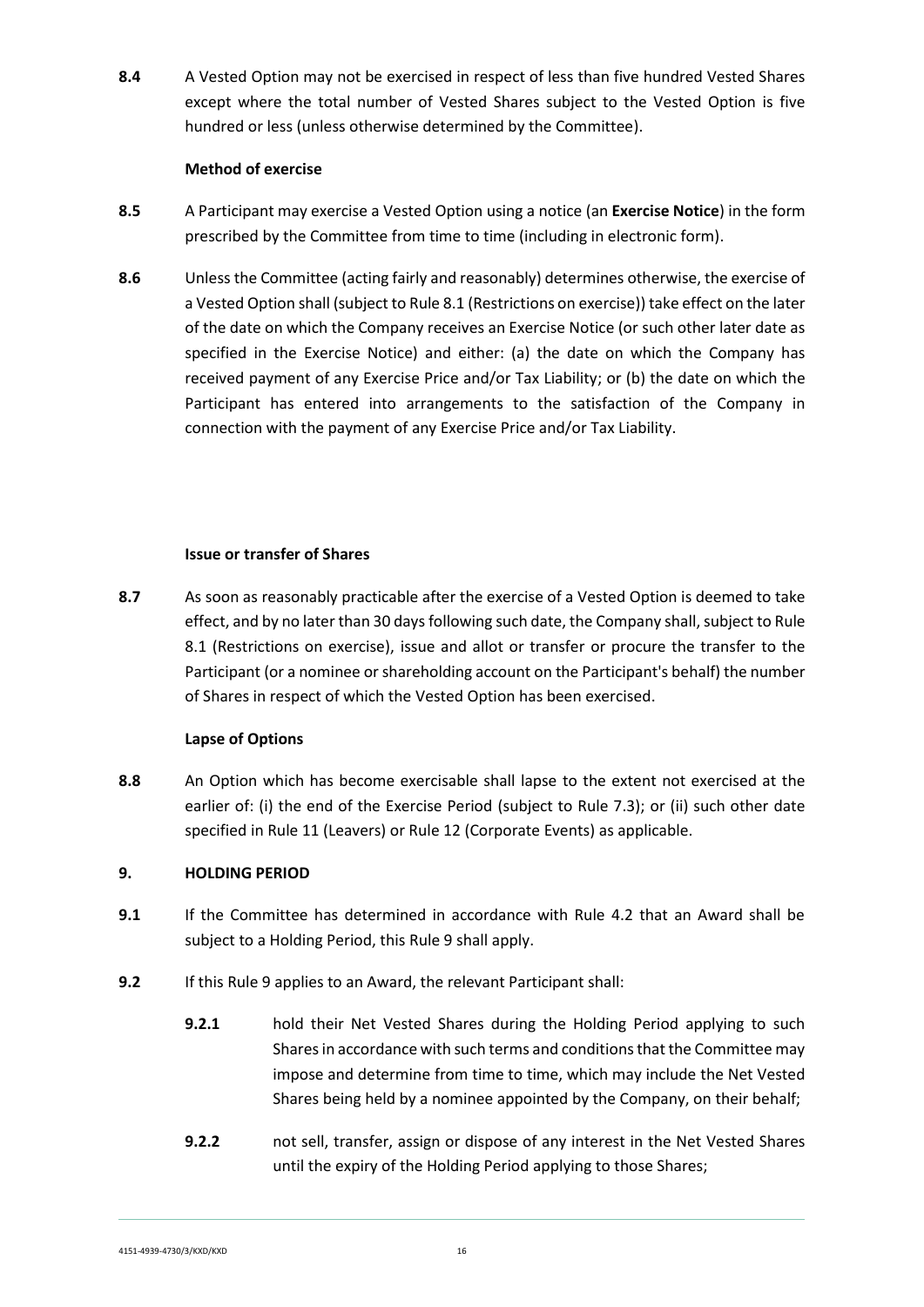- **9.2.3** hold any additional Shares acquired by virtue of their holding of Net Vested Shares during the Holding Period subject to the restrictions under this Rule [9](#page-15-0) until the expiry of the Holding Period that applies to the original Net Vested Shares (unless the Committee, in its absolute discretion, determines otherwise); and
- **9.2.4** enter into any other document required by the Committee from time to time to give effect to the restrictions under this Rule [9](#page-15-0) (including entering into nominee arrangements in respect of the legal title to the Net Vested Shares).
- **9.3** Other than in the case of death the Holding Period in respect of Net Vested Shares shall continue to apply following the cessation of a Participant's employment within the Group.
- **9.4** The Committee may, in its absolute discretion, allow a Participant to sell, transfer, assign or dispose of some or all of their Net Vested Shares before the end of the Holding Period, subject to any additional terms and conditions that the Committee may specify.
- **9.5** The Holding Period shall expire on the earliest of:
	- **9.5.1** the second anniversary of the Vesting Date of the relevant Award;
	- **9.5.2** the date of an event under Rule 12 (Corporate Events);
	- **9.5.3** the date of death of the Participant; or
	- **9.5.4** any such other date determined by the Committee, in its absolute discretion.
- **9.6** Net Vested Shares shall cease to be subject to any restrictions under this Rule [9](#page-15-0) once the Holding Period has expired.
- **9.7** As soon as reasonably practicable following the expiry of the Holding Period, where relevant, the Board shall transfer or procure the transfer of the Net Vested Shares and any documents of title relating to those Net Vested Shares to the Participant or their nominee.

## <span id="page-16-0"></span>**10. CASH ALTERNATIVE**

- **10.1** Unless otherwise specified in the Award Certificate, the Board may, following the recommendations of the Committee, resolve to satisfy all or part of a Vested Award in cash provided that Participants receive the cash equivalent of the Shares subject to the Vested Award calculated in accordance with Rule 10.4.
- **10.2** The Committee reserves the right to determine that, upon Vesting of a Conditional Share Award or upon exercise of any part of a Vested Option, the Participant shall receive a combination of cash and Shares, where the amount of cash is sufficient to pay any Exercise Price and Tax Liability due in connection with the Vesting and/or exercise of the Award.
- **10.3** Rules 10.1 and 10.2 shall not apply in relation to an Award made to a Participant in any jurisdiction where such rule would cause:
	- **10.3.1** the grant of the Award to be unlawful;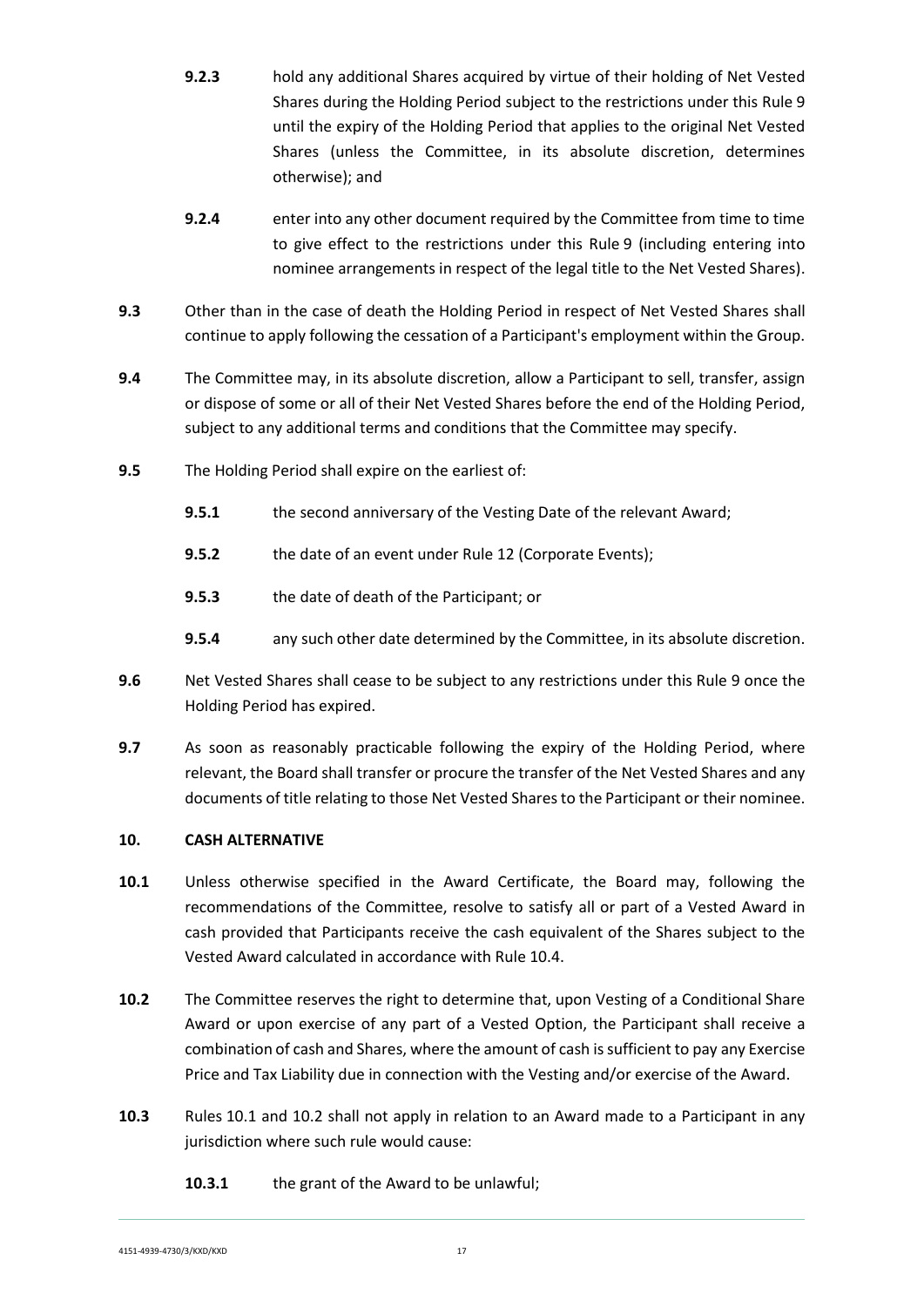- **10.3.2** the Award to fall outside any applicable securities law exclusion or exemption; or
- **10.3.3** adverse tax or social security contribution consequences for the Participant or any Group Company (as determined by the Committee).
- **10.4** For the purpose of this Rule 10, the cash equivalent of a Share is:
	- **10.4.1** in the case of a Conditional Share Award, the Market Value of a Share on the Vesting Day of the Award; and
	- **10.4.2** in the case of an Option, the Market Value of a Share on the day the Option is exercised less any Exercise Price.
- **10.5** As soon as reasonably practicable after the Committee has determined under Rule 10.1 or 10.2 that a Participant shall be paid a cash sum in substitution for their right to acquire any number of Vested Shares:
	- **10.5.1** the Company shall pay to them or procure the payment to them of that sum in cash; and
	- **10.5.2** if they have already paid any Exercise Price to the Company, the Company shall return any amount so paid.
- **10.6** There shall be deducted from any payment under this Rule 10 the amounts of any Tax Liability or any such other amount as may be required by law or as the Committee may reasonably consider to be necessary or desirable.

#### <span id="page-17-0"></span>**11. LEAVERS**

#### **Good Leavers**

- **11.1** Subject to Rule 6.6 (Restrictions on Vesting) and Rule [12](#page-19-0) (Corporate Events), if a Participant ceases to be an officer or employee of a Group Company before the Normal Vesting Date as a consequence of:
	- **11.1.1** the Participant's death;
	- **11.1.2** illness or disability (in each case, as determined by, and evidenced to the satisfaction of, the Committee);
	- **11.1.3** the business or Group Company for which they work ceasing to be part of the Group; or
	- **11.1.4** any other reason as determined by the Committee in its absolute discretion, such determination to take place no later than 30 working days from (and including) the Cessation Date

(in each case a **Good Leaver**),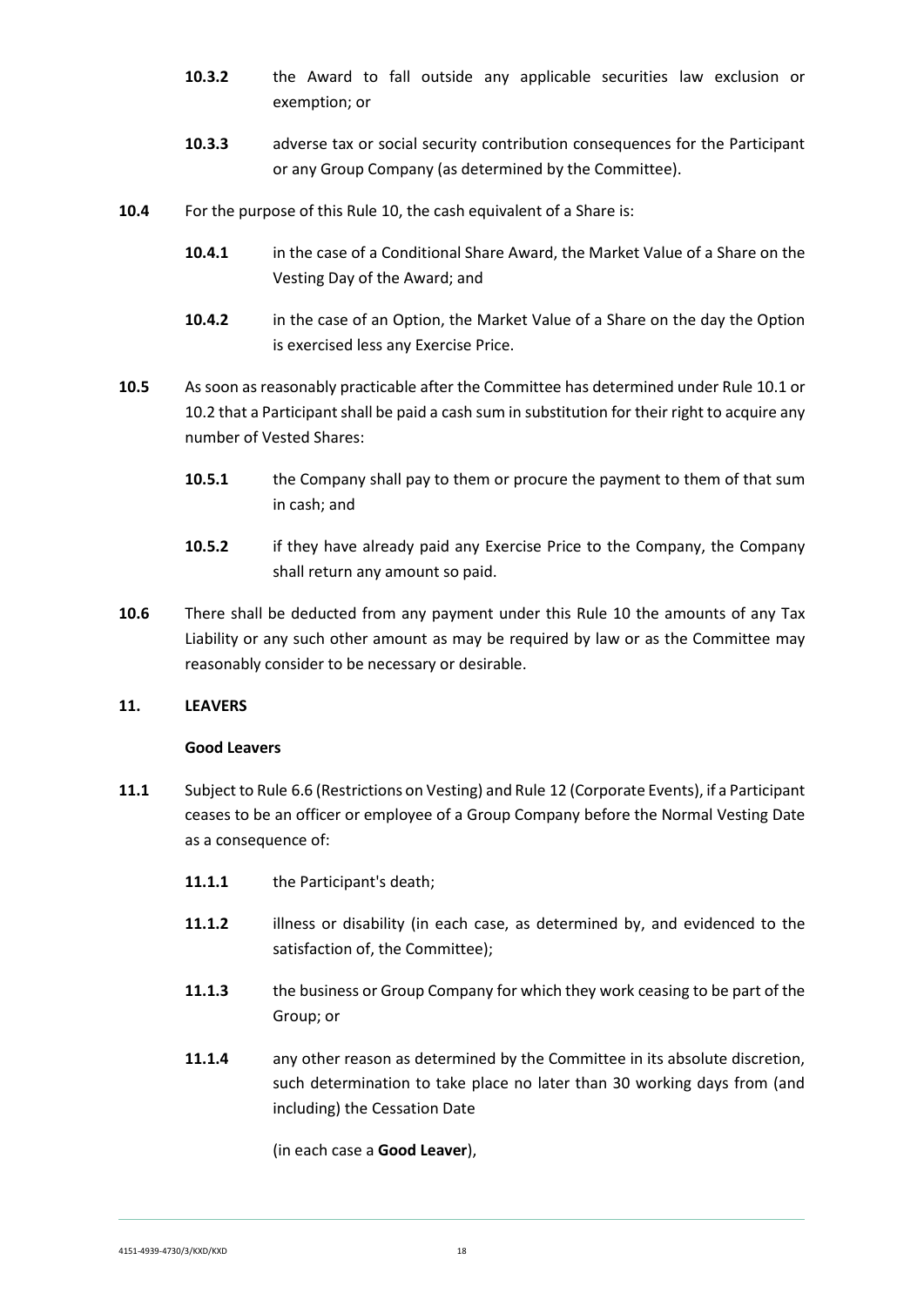any Award that they hold that has not yet Vested shall continue and shall Vest in accordance with these Rules on its normal terms unless the Committee decides (in its absolute discretion) that their Award shall Vest on the Cessation Date.

- **11.2** If a Participant who holds an Option becomes a Good Leaver:
	- **11.2.1** before the Normal Vesting Date, then subject to Rule 8.1 (Restrictions on exercise) and Rule [12](#page-19-0) (Corporate Events), that Option shall be exercisable in respect of the Vested Shares for a period of 6 calendar months commencing on the Vesting Date (or, if shorter, until the expiry of the Exercise Period) and, to the extent that the Option is not exercised, it shall lapse in full at the end of that period; or
	- **11.2.2** after the Normal Vesting Date (other than in the case of death, for which see Rule 11.8 below), then subject to Rule 8.1 (Restrictions on exercise) and Rule [12](#page-19-0) (Corporate Events), that Option shall continue to be exercisable for a period of 6 calendar months commencing on the Cessation Date (or, if shorter, until the expiry of the Exercise Period) and, to the extent that the Option is not exercised, it shall lapse at the end of that period.

#### **Bad Leavers**

- **11.3** If a Participant ceases to be a director or employee of a Group Company for any reason other than those specified in Rule 11.1 (Good Leavers):
	- **11.3.1** any Award that they hold that has not yet Vested shall lapse immediately on the Cessation Date; and
	- **11.3.2** any Option that they hold that has Vested shall, subject to Rule 8.1 (Restrictions on exercise) and Rule [12](#page-19-0) (Corporate Events), continue to be exercisable for a period of 6 calendar months commencing on the Cessation Date (or, if shorter, until the expiry of the Exercise Period) and, to the extent that the Option is not exercised, it shall lapse at the end of that period.

#### **Reduction in number of Vested Shares**

- **11.4** Where an Award Vests on or after a Participant becoming a Good Leaver in accordance with this Rule 11, the Committee shall:
	- **11.4.1** first, determine the number of Vested Shares subject to the Good Leaver's Award in accordance with Rules 6.2, 6.3 and 6.4 (as applicable) (the **Performance Vested Shares**); and
	- **11.4.2** second, reduce the number of Performance Vested Shares subject to the Award by applying a pro rata reduction, in order to reflect the number of completed days in the period between the Grant Date and the Cessation Date as a proportion of the total number of days in the Vesting Period of that Award (**Time Pro-rating**).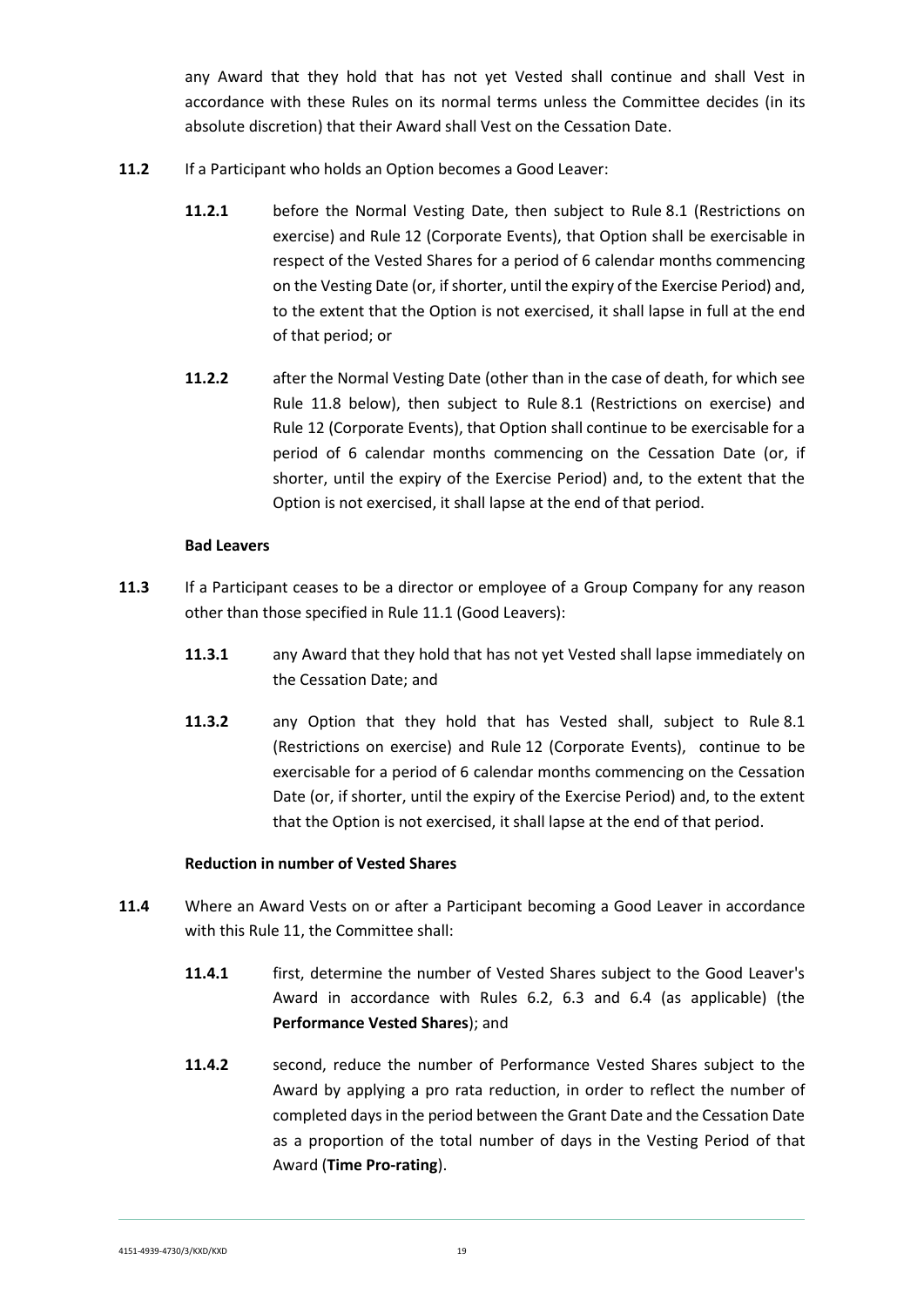- **11.5** The Committee may (in its absolute discretion) decide that Time Pro-rating will not apply to all or any Award (or part thereof) held by a Good Leaver.
- **11.6** If a Corporate Event under Rule 12 takes place after the Participant has ceased to be a director or employee of a Group Company, then Rules 11.4 and 11.5 above shall take precedence over Rules 12.4 and 12.5 (Corporate Events: Reduction in number of Vested Shares).

## **Death**

- **11.7** Where a Participant ceases to be a director or employee of a Group Company by reason of their death, then subject to Rule 6.6 (Restrictions on Vesting) and Rule [12](#page-19-0) (Corporate Events) all their Vested Options may be exercised by their personal representatives in full at any time within the period of 12 calendar months from (and including) the date of death, and, to the extent that the Option is not exercised, it shall lapse at the end of that period.
- **11.8** If a Participant dies following cessation of employment in circumstances where their Awards have not Vested by the time of their death, they shall Vest on death in accordance with Rule 11.1 (Good Leavers).

## <span id="page-19-0"></span>**12. CORPORATE EVENTS**

- **12.1** Subject to Rule 8.1 (Restrictions on exercise), Rule 11.4 (Leavers: Reduction in number of Vested Shares), Rules 12.4 and 12.5 (Corporate Events: Reduction in number of Vested Shares) and Rule 12.8 (Exchange of Awards), where and any of the events described in Rule 12.2 below (each a **Corporate Event**) occurs:
	- **12.1.1** all Awards that have not otherwise Vested shall Vest on the date of such event; and
	- **12.1.2** any Option (including an Option that has Vested otherwise than in connection with the Corporate Event) may be exercised within one calendar month of the date of such event (or such shorter or longer period as the Committee may determine) and to the extent that an Option is not exercised within that period, the Option shall lapse at the end of that period.
- **12.2** The events referred to in Rule 12.1 are:
	- **12.2.1 General Offer**: Any person, together with others acting in concert with them, obtains Control of the Company as a result of making a general offer to acquire all of the ordinary shares of the Company.
	- **12.2.2 Scheme of Arrangement**: The sanction by the Court of a compromise or arrangement between the Company and its shareholders in accordance with section 899 of the Companies Act 2006 providing for the acquisition by any person (or group of persons acting in concert) of 50 per cent. or more of the ordinary share capital of the Company.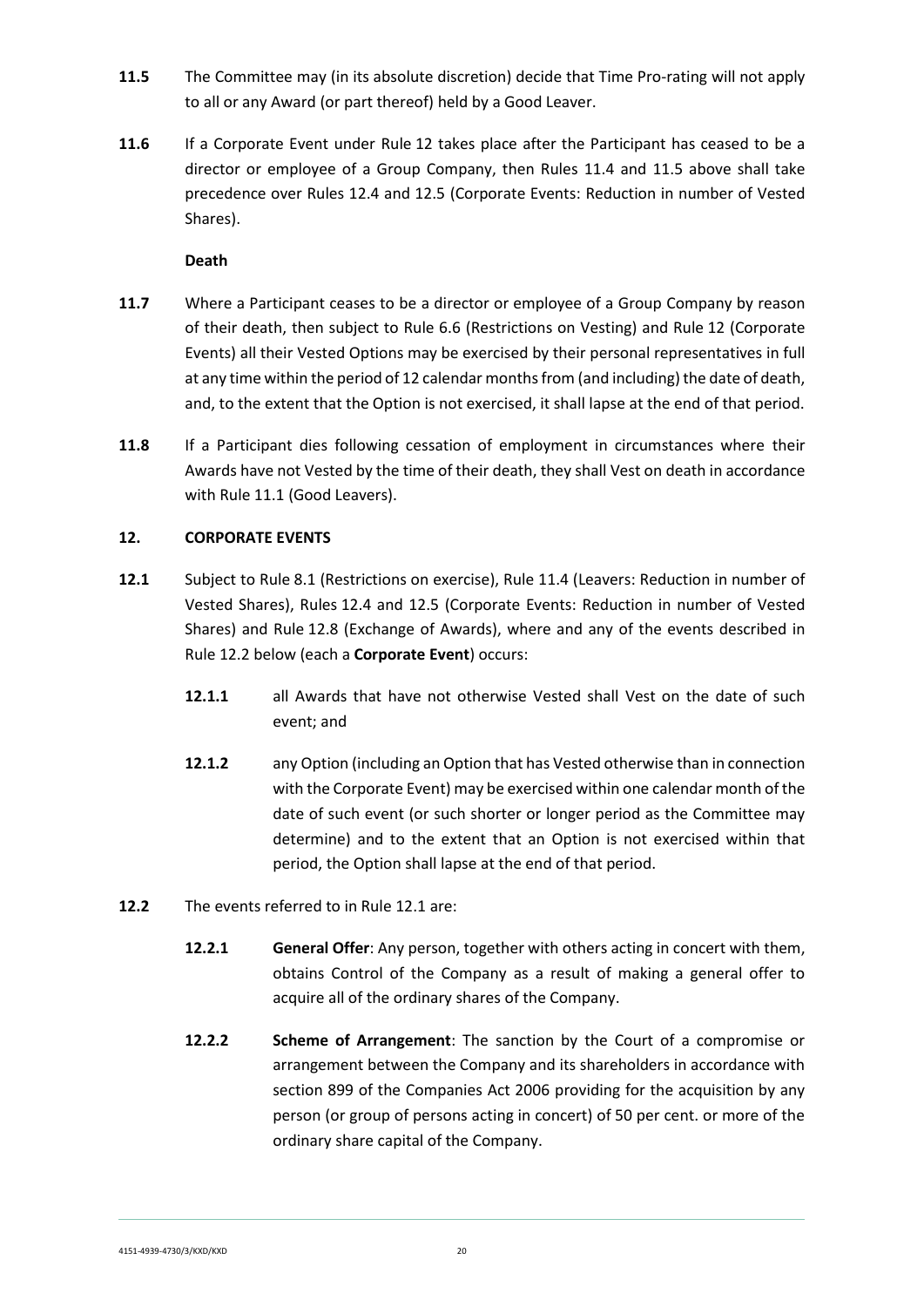- **12.2.3 Squeeze Out and Sell Out**: The notification to Participants (in such form as the Committee shall determine) that any person or persons have become bound or entitled to acquire Shares under sections 974 to 991 of the Companies Act 2006.
- **12.2.4 Winding Up**: The Company passes a resolution for a voluntary winding up of the Company or an order is made for the compulsory winding up of the Company.
- **12.3** For the purposes of Rule 12.2:
	- **12.3.1** a person shall be deemed to have obtained Control of a company if they and others acting in concert with them have together obtained Control of it; and
	- **12.3.2** the term "acting in concert" shall have the meaning given to that term in The City Code on Takeovers and Mergers (as amended from time to time).

## **Reduction in number of Vested Shares**

- **12.4** The Committee may (in its absolute discretion) decide that Rule 12.5 will apply to all or any Award (or part thereof) held by a director of the Company and that Vests as a result of the Corporate Event.
- **12.5** Subject to Rule 11.4 (Leavers: Reduction in number of Vested Shares), if an Award Vests in connection with a Corporate Event, and the Committee decides (in its absolute discretion) that this rule shall apply, the Committee shall:
	- **12.5.1** determine the number of Vested Shares subject to a Participant's Award in accordance with Rules 6.2, 6.3 and 6.4 (as applicable) (the **CE Performance Vested Shares**); and/or
	- **12.5.2** reduce the number of Shares that Vest and/or the CE Performance Vested Shares (as applicable) subject to the Award by applying a pro rata reduction, in order to reflect the number of completed days in the period between the Grant Date and the Corporate Event, as a proportion of the total number of days in the Vesting Period of that Award (**CE Time Pro-rating**).
- **12.6** If the Committee decides that both Rule 12.5.1 and Rule 12.5.2 shall apply, the Committee shall first determine the number of CE Performance Vested Shares and second apply CE Time Pro-rating.

## **Demergers, special dividends and similar events**

**12.7** If a demerger, special dividend or any other event which is (in the reasonable opinion of the Committee) similar to any such event, is proposed which, in the opinion of the Committee, would affect the market price of Shares to a material extent, then the Committee may, at its discretion, decide that the following provisions shall apply: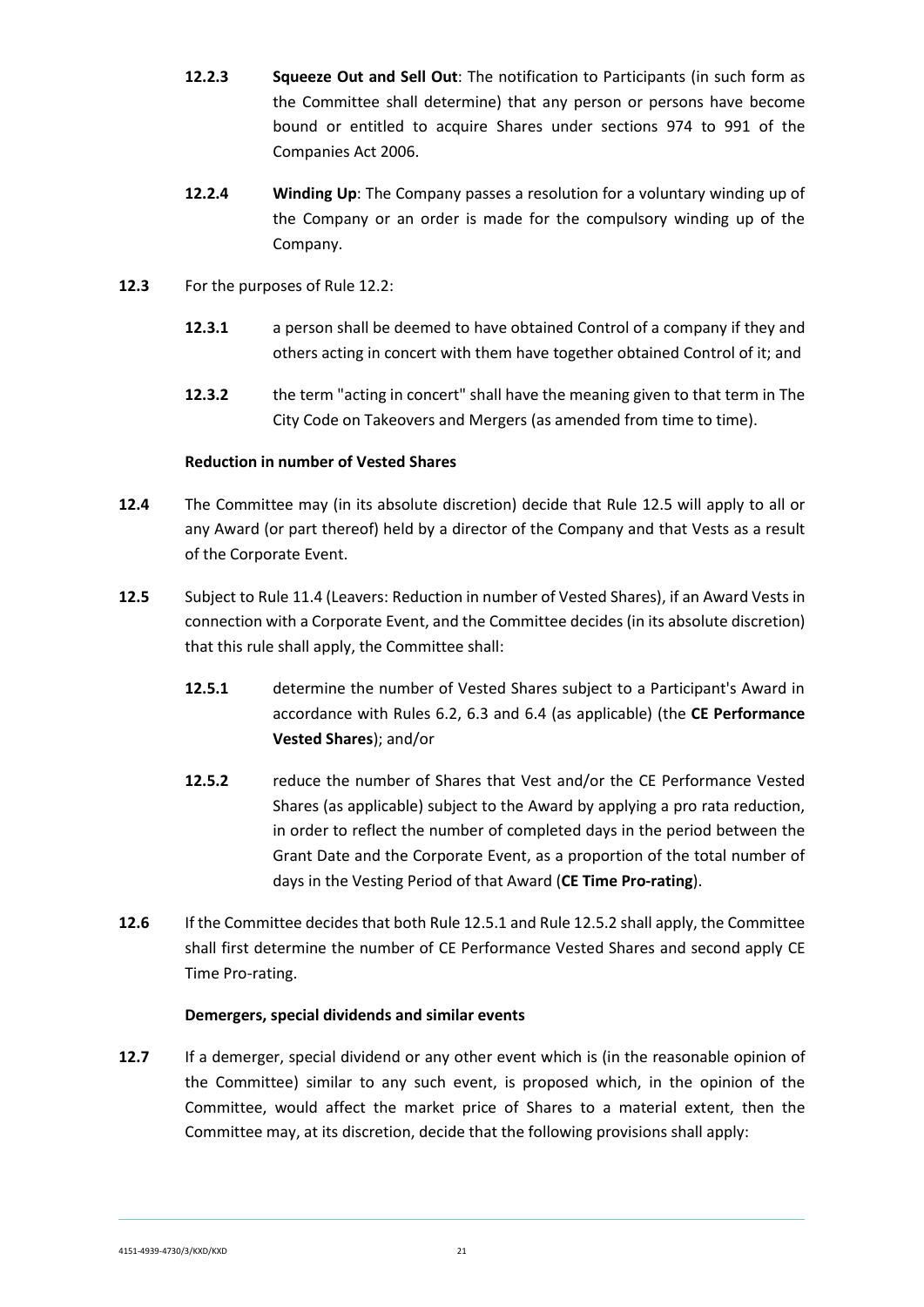- **12.7.1** the Committee may, as soon as reasonably practicable, notify a Participant whether and to what extent their Award shall Vest and, if relevant, their Option may, subject to Rule 8.1 (Restrictions on exercise) and Rule [11](#page-17-0) (Leavers), be exercised on such terms as the Committee may determine and during such period preceding or upon such event as the Committee may determine and shall (regardless of any other provision of the Plan) lapse at the end of that period to the extent not exercised;
- **12.7.2** if an Award Vests, or an Option is exercised under this Rule 12.7, conditional upon the occurrence of the relevant event, and such event does not occur, then the conditional Vesting or exercise shall not be effective and the Award shall continue to subsist; and
- **12.7.3** if the Committee decides that an Award Vests under this Rule 12.7 then the date of that Vesting shall be the Early Vesting Date and the provisions of Rule 12.4 and 12.5 (Corporate Events: Reduction in number of Vested Shares) shall apply on a mutatis mutandis basis.

## **Exchange of Awards**

- **12.8** In the event that a company (the **Acquiring Company**) is expected to obtain Control of the Company in connection with a Corporate Event and:
	- **12.8.1** the shares in the Acquiring Company are expected to be held by substantially the same persons who immediately before the obtaining of Control of the Company were shareholders of the Company; or
	- **12.8.2** the Committee decides, with the consent of the Acquiring Company, to an exchange of Awards under this Rule [12.](#page-19-0)8,

an Award shall not Vest under Rule 12 but shall be automatically surrendered and/or exchanged on Participants' behalf in consideration for the grant of a new Award which the Committee determines is equivalent to the original Award (including, in so far as is reasonably practical, as to any Performance Condition) it replaces except that it will be in respect of shares in the Acquiring Company or some other company in the group of the Acquiring Company.

**12.9** The Rules of the Plan will apply to any new Award granted under Rule [12.](#page-19-0)8 as if references to Shares were references to Shares over which the new Award is granted and references to the Company were references to the company whose Shares are subject to the new Award.

## <span id="page-21-0"></span>**13. TAXATION**

- **13.1** In any case where any person is obliged to account to a tax or similar authority:
	- **13.1.1** for any tax (or similar liabilities) in any jurisdiction; and/or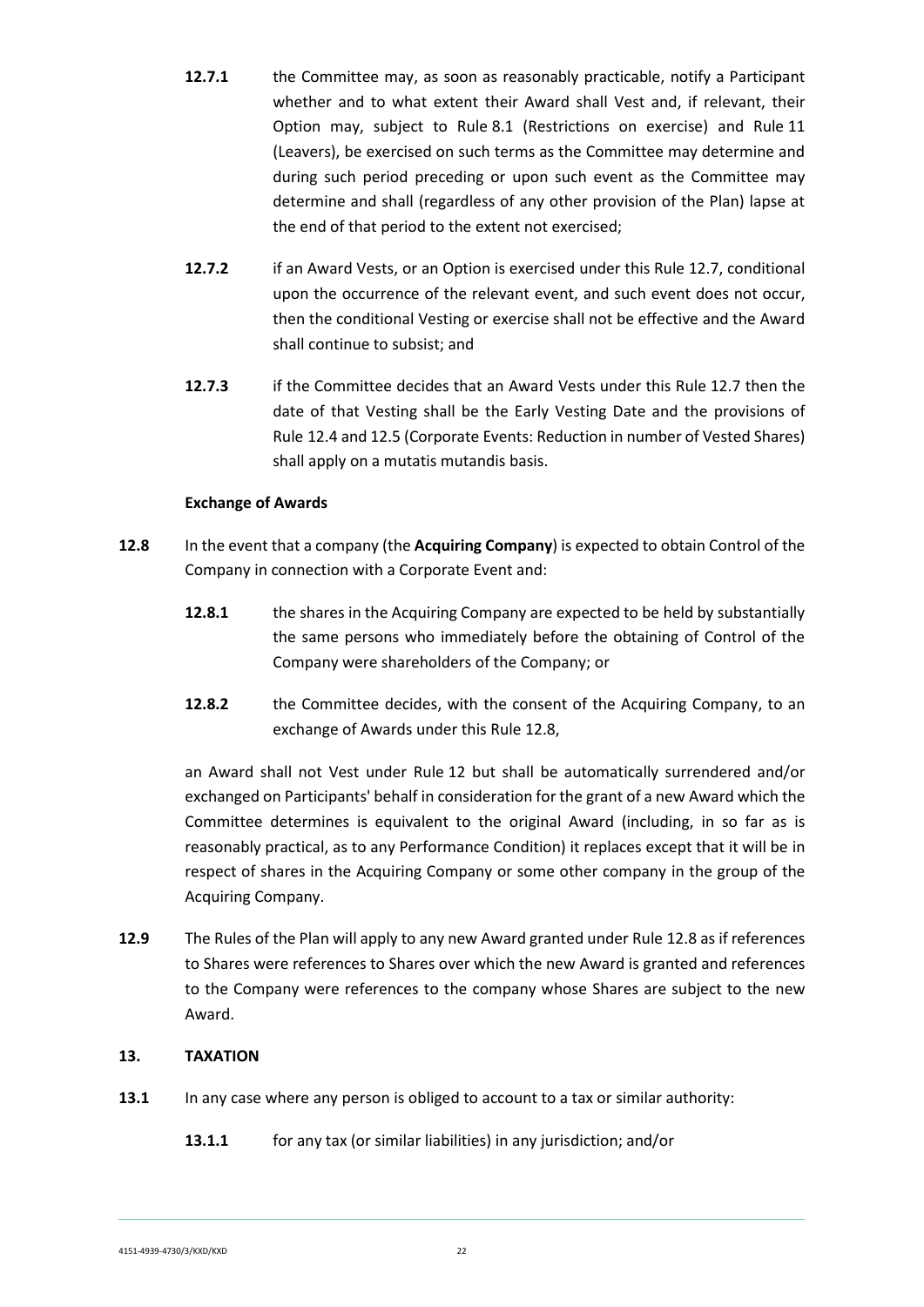**13.1.2** for any social security contributions (or similar liabilities) in any jurisdiction (including, if specified at the Grant Date, any Employer Social Security Liability),

> as a result of the grant of an Award, the holding of an Award, the Vesting of an Award and/or the acquisition and/or holding of Shares pursuant to an Award (together, the **Tax Liability**) such person may recover the Tax Liability from the Participant in such manner as the Committee shall think fit and (without prejudice to the generality of the foregoing) Shares shall not be issued or transferred to the Participant unless the Participant has either:

- (i) made a payment to that person (or as that person may direct) of an amount equal to the estimated Tax Liability; or
- (ii) entered into arrangements to the satisfaction of the Committee to secure that such payment is made (in whole or in part).
- **13.2** Notwithstanding the generality of the foregoing by accepting the grant of an Award, the Participant authorises the Company to sell or procure the sale of sufficient Vested Shares on or following the Vesting of a Conditional Share Award or the exercise of an Option on their behalf to ensure that any relevant Group Company or former Group Company receives the amount required to discharge any obligation to account for the Tax Liability to a tax or similar authority except to the extent that the Committee decides that all or part of that Tax Liability shall be funded in a different manner.
- **13.3** For the purposes of this Rule [13,](#page-21-0) references to Group Company include any former Group Company.

## <span id="page-22-0"></span>**14. MALUS AND CLAWBACK**

- **14.1** If the Committee determines that any of the circumstances in Rule 14.2 apply, the Committee may take any or all of the following steps in respect of an Award:
	- **14.1.1** prior to: (i) the Vesting of a Conditional Share Award; or (ii) the exercise of an Option, cancel the Award or reduce it in respect of such number of Shares as the Committee considers to be fair and reasonable;
	- **14.1.2** following: (i) the Vesting of a Conditional Share Award; or (ii) the exercise of an Option, but prior to the delivery of Shares (or cash where Rule 10 (Cash Alternative) applies), cancel the Award or reduce it in respect of such number of Shares (or such amount of cash where Rule 10 (Cash Alternative) applies) as the Committee considers to be fair and reasonable; or
	- **14.1.3** following the delivery of Shares (or cash where Rule 10 (Cash Alternative) applies) in respect of an Award, and during the Clawback Period, require the Participant to pay to the Company or any Group Company an amount equal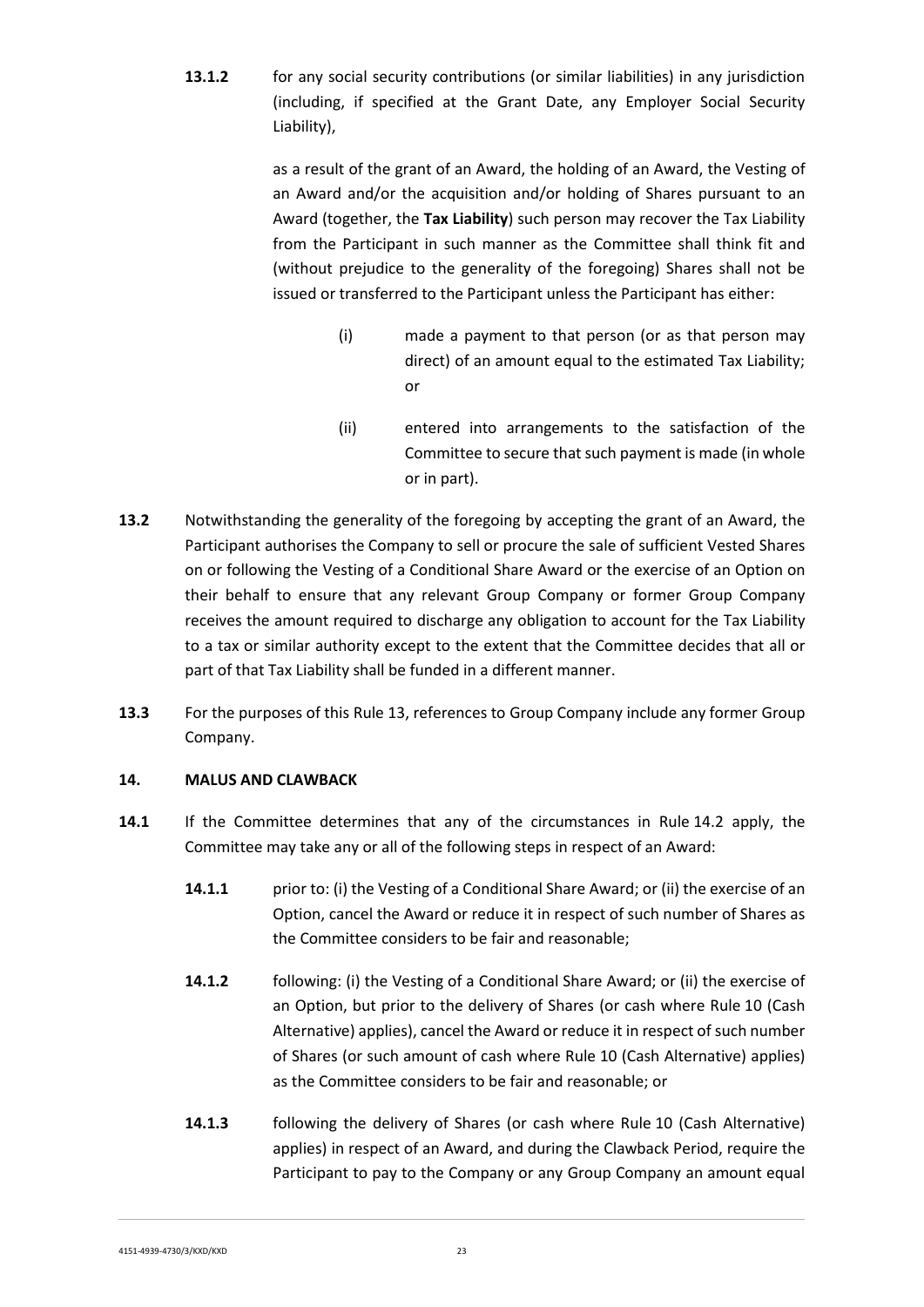to the Clawback Amount (or such lesser amount as the Committee considers to be fair and reasonable).

- **14.2** The circumstances referred to in Rule 14.1 are:
	- **14.2.1** the Company or any Group Company materially misstated its financial results for any reason and that misstatement results or resulted either directly or indirectly in an Award being granted or Vesting to a greater extent than would have been the case had that misstatement not been made;
	- **14.2.2** any Performance Condition and/or any other condition being satisfied based on an error, or on inaccurate or misleading information or assumptions which resulted either directly or indirectly in an Award being granted or Vesting to a materially greater extent than would have been the case had that error not been made;
	- **14.2.3** circumstances arose (or continued to arise) during the Vesting Period which would have warranted the summary dismissal (or equivalent in any jurisdiction) of the Participant;
	- **14.2.4** a material failure of risk management by the Company, any Group Company or a relevant business unit;
	- **14.2.5** the insolvency of the Group; and/or
	- **14.2.6** any other circumstances that in the sole opinion of the Committee have (or would have if made public) a sufficiently significant impact on the reputation of any Group Company or the business in which the Participant is employed.

#### **Clawback Period**

- **14.3** The Clawback Period shall be the period commencing on the Vesting Date and ending on such date as the Committee determines at the Grant Date and in the absence of such determination shall be two years.
- **14.4** At any time before the expiry of the Clawback Period, the Committee may, by giving written notice to the Participant, extend the Clawback Period.

#### **Clawback Amount**

- **14.5** Subject to Rule 14.6 the Clawback Amount shall be such amount as the Committee considers to be fair and reasonable, taking account of all circumstances that the Committee considers to be relevant, but shall not be greater than:
	- **14.5.1** in respect of a Conditional Share Award, the Market Value of the Shares on the date the Award Vested; and
	- **14.5.2** in respect of an Option, the Market Value of the Shares on the date the Option was exercised less any Exercise Price.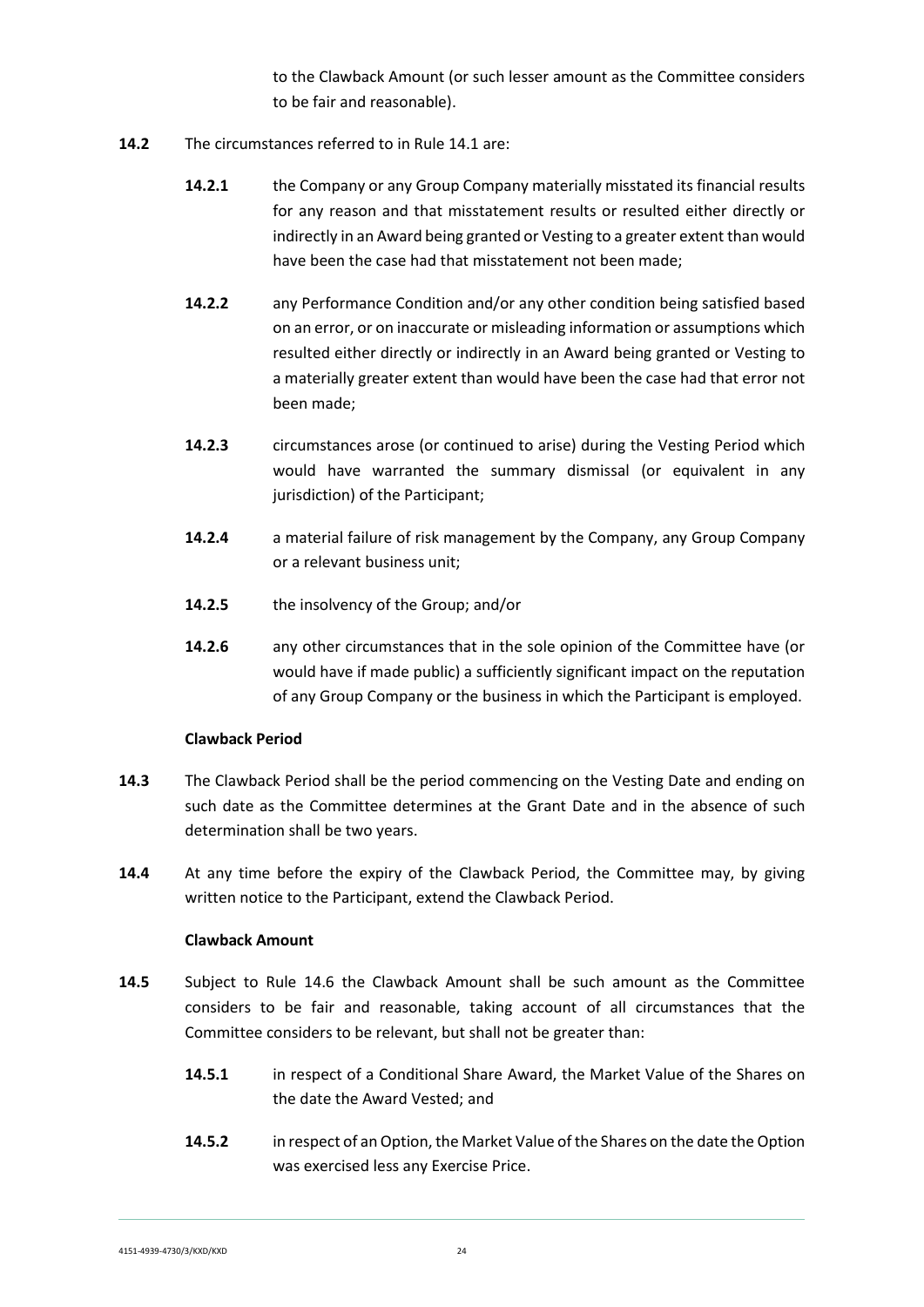- **14.6** If the Participant has paid, or is liable to pay any Tax Liability in relation to the Award and which cannot be recovered from or repaid by the relevant tax or similar authority (whether directly or indirectly), the Committee may in its absolute discretion, decide to reduce the Clawback Amount to take account of the amount of any such Tax Liability. In deciding whether to reduce the Clawback Amount, the Committee shall take account of such factors it thinks fit, which may include market practice, corporate governance rules and guidelines, and the expectations of shareholders.
- **14.7** For the avoidance of doubt, the Committee is not obliged to determine a Clawback Amount in relation to any particular Award, even if the Committee determines a Clawback Amount in relation to other Awards to the same or another Participant which had the same Grant Date or Vesting Date.
- **14.8** The Participant shall pay the Clawback Amount to (or at the direction of) the Company in any way acceptable to the Committee, within 30 days after the Committee notifies the Participant of the Clawback Amount.
- **14.9** If the Participant fails to make a payment under Rule 14.8, the Company may obtain payment from the Participant in any (or any combination) of the following ways:
	- **14.9.1** issuing a written demand to the Participant (which shall create a debt owed by the Participant to the Company);
	- **14.9.2** by reducing or cancelling any Awards that have not Vested or Options that the Participant has not yet exercised;
	- **14.9.3** by reducing or cancelling any cash bonus otherwise payable to the Participant by any Group Company;
	- **14.9.4** by reducing or cancelling any future or existing Award granted to the Participant under any other share incentive scheme (except for any award which is tax-advantaged pursuant to Schedules 2 to 5 inclusive of ITEPA) or bonus scheme operated by any Group Company;
	- **14.9.5** by requiring the Participant to transfer Shares to any person nominated by the Company for no consideration; or
	- **14.9.6** by reducing the Participant's Salary.
- **14.10** In the event that any Award is cancelled or reduced in accordance with this Rule 14, the Participant shall be bound by such cancellation or reduction and shall have no right or entitlement whatsoever to any compensation in respect of such cancellation or reduction.
- **14.11** This Rule 14 shall apply to Awards regardless of any other provisions of the Plan.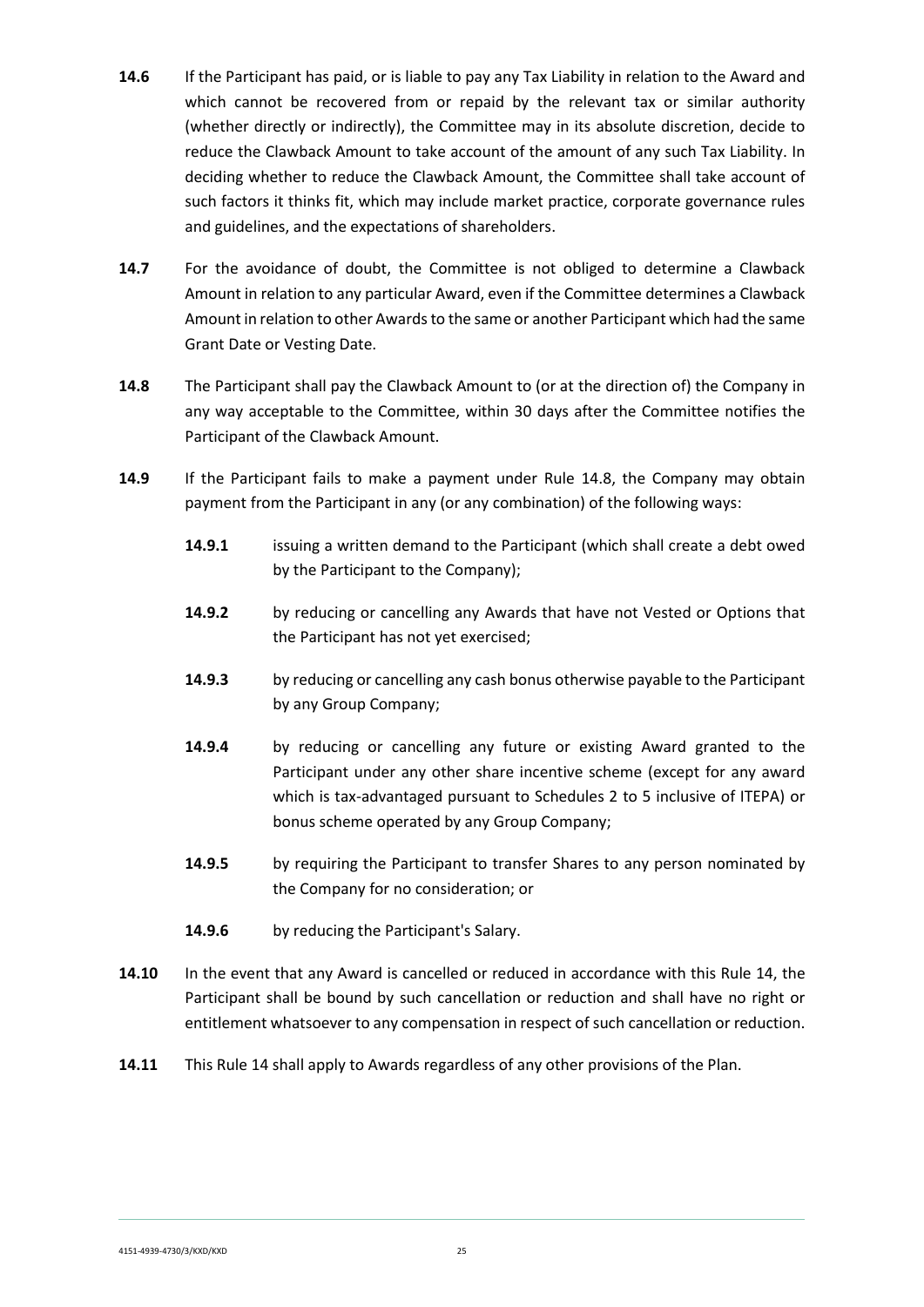#### <span id="page-25-0"></span>**15. ADJUSTMENT OF AWARDS**

- **15.1** In the event of:
	- **15.1.1** any variation of the share capital of the Company; or
	- **15.1.2** a demerger, special dividend or other similar event which affects the market price of Shares to a material extent,

the Committee may make such adjustments as it considers appropriate under this Rule 15.

- **15.2** An adjustment made under this Rule shall be to one or more of the following:
	- **15.2.1** the number of Shares comprised in an Award;
	- **15.2.2** subject to Rule 15.3, the Exercise Price; and
	- **15.2.3** where any Award has Vested or Option has been exercised but no Shares have been transferred or allotted after such Vesting or exercise, the number of Shares which may be so transferred or allotted and (if relevant) the price at which they may be acquired.
- **15.3** An adjustment under Rule 15.2 may have the effect of reducing the price at which Shares may be subscribed for on the exercise of an Option to less than their nominal value, but only if and to the extent that the Board is authorised:
	- **15.3.1** to capitalise from the reserves of the Company a sum equal to the amount by which the nominal value of the Shares in respect of which the Option is exercised and which are to be allotted after such exercise exceeds the price at which the Shares may be subscribed for; and
	- **15.3.2** to apply that sum in paying up such amount on such Shares,

so that on exercise of any Option in respect of which such a reduction shall have been made the Board shall capitalise that sum (if any) and apply it in paying up that amount.

#### <span id="page-25-1"></span>**16. ALTERATIONS**

#### **General**

- **16.1** The Committee may at any time alter the Plan or the terms of any Award.
- **16.2** No alteration to the material disadvantage of any Participant's existing Awards (other than a change to any Performance Condition) shall be made under Rule 16.1 unless:
	- **16.2.1** the Committee shall have invited every relevant Participant to indicate whether or not they approve the alteration; and
	- **16.2.2** the alteration is approved by a majority of those Participants who have given such an indication.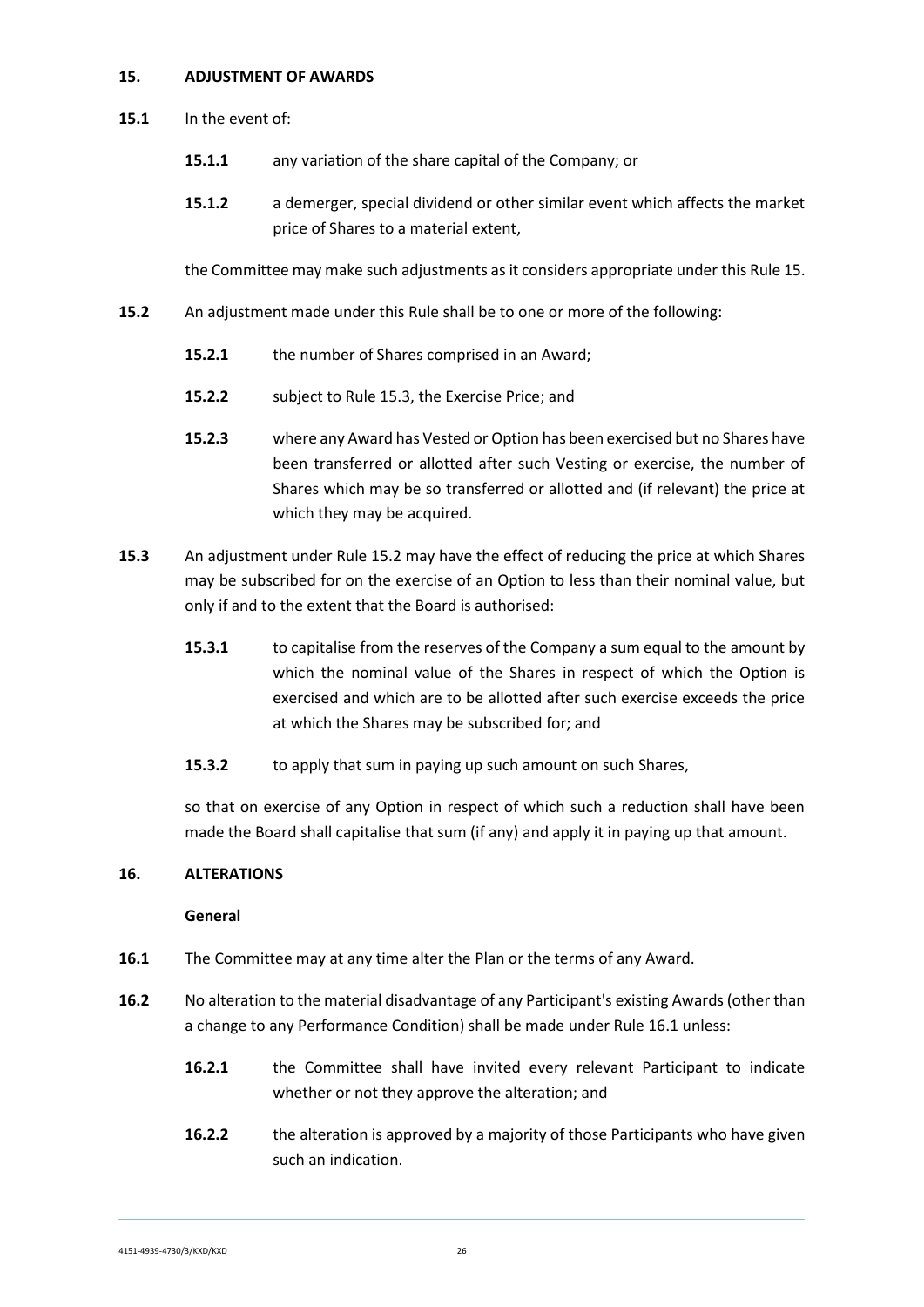**16.3** The Committee may amend waive, or replace any Performance Condition if an event has occurred which causes the Committee to consider (in its absolute discretion) that it would be appropriate to amend, waive, or replace the Performance Condition. However, any amended or replaced Performance Condition shall not, in the reasonable opinion of the Committee, be materially more or less difficult to satisfy than what the unaltered Performance Condition would have been but for the event in question.

## <span id="page-26-0"></span>**17. MISCELLANEOUS**

## **Employment and benefits**

- **17.1** Participation in the Plan by a Participant is a matter entirely separate from any pension right or entitlement they may have and from their terms and conditions of employment and does not give such person any right or entitlement to have an Award granted to them or any expectation that an Award might be granted to them whether subject to any conditions or at all and in particular (but without limiting the generality of the foregoing) any Participant who leaves the employment of a Group Company or who otherwise ceases to be a Participant shall not be entitled to any compensation for any loss of any right or benefit or prospective right or benefit under the Plan which they might otherwise have enjoyed whether such compensation is claimed by way of damages for wrongful dismissal or other breach of contract or by way of compensation for loss of office or otherwise howsoever. This exclusion applies equally (and without limitation) to any loss arising from the way in which discretion is (or is not) exercised under any Rule of the Plan (and in particular under Rule 11 (Leavers) or Rule 14 (Malus and Clawback)) even if the exercise (or non-exercise) of such discretion is, or appears to be, irrational or perverse and/or breaches, or is claimed to breach, any implied term of the Plan or any other contract between the Participant and their employer.
- **17.2** Benefits provided under the Plan will not count as pay or remuneration when calculating salary related benefits (including pensions).

#### **Disputes**

**17.3** In the event of any dispute or disagreement as to the interpretation of the Plan, or as to any question or right arising from or relating to the Plan, the decision of the Committee shall be final and binding upon all persons.

#### **Exercise of powers and discretions**

- **17.4** The exercise of any power or discretion by the Committee shall not be open to question by any person and a Participant or former Participant shall have no rights in relation to the exercise of or omission to exercise any such power or discretion.
- **17.5** The Board may at any time resolve to terminate the Plan in which event no further Awards shall be granted but the provisions of the Plan shall, in relation to the Awards then subsisting, continue in full force and effect.

#### **Share rights**

4151-4939-4730/3/KXD/KXD 27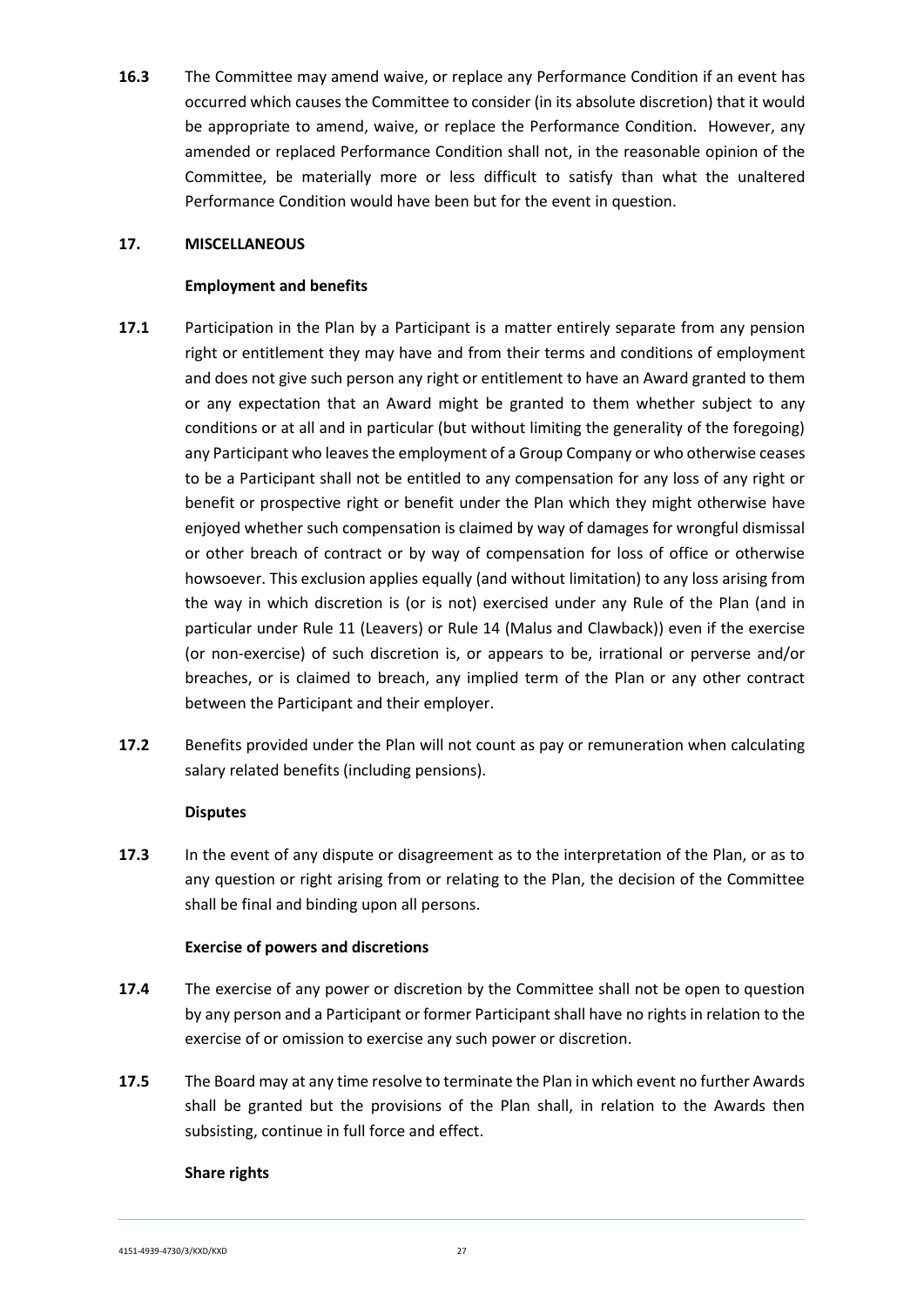- **17.6** All Shares issued under the Plan shall be issued subject to the Articles of Association of the Company (as amended from time to time) and shall rank equally in all respects with Shares then in issue except for any rights attaching to such Shares by reference to a record date before the date of issue. In all other respects the Shares so to be issued shall be identical and rank *pari passu* with the fully paid registered Shares in issue on the date of such issue. The Company will (if applicable) make an application to the London Stock Exchange so that upon the issue of Shares upon the exercise of an Award (or as soon thereafter as reasonably practicable) such Shares shall be listed on the Official List and/or admitted to trading on the London Stock Exchange.
- **17.7** Where Shares are transferred to Participants (or their nominee) Participants shall be entitled to all rights attaching to such Shares by reference to a record date on or after the date of such transfer.
- **17.8** If the Committee procures the transfer of the relevant number of Shares or Treasury Shares to an Award Holder upon Vesting, the obligation to pay stamp duty (if any) on the transfer shall be a liability of the Company as a cost of operating the Plan (unless the Committee determines otherwise, in which case it shall be the liability of the Participant receiving the Shares).
- **17.9** While any Award has not Vested or an option is unexercised in whole or in part and has not lapsed the Company shall keep available sufficient unissued Shares and/or ensure that it has made arrangements to procure the transfer of sufficient issued Shares and/or ensure that it holds sufficient Treasury Shares (as the case may be) to satisfy in full all such Awards to the extent they have not Vested or been exercised.

## **Notices**

- **17.10** Any notice or other communication under or in connection with the Plan may be given:
	- **17.10.1** by personal delivery or by internal or ordinary post, in the case of a company to the company secretary at its registered office or to such other address as may from time to time be notified to an individual, and in the case of an individual to their last known address, or, where they are a director or employee of a Group Company, either to their last known address or to the address of the place of business at which they perform the whole or substantially the whole of the duties of their office or employment;
	- **17.10.2** in an electronic communication to their usual business address or such other address for the time being notified for that purpose to the person giving the notice; or
	- **17.10.3** by such other method as the Committee determines.
- **17.11** Where a notice or document is sent to an Eligible Employee or Participant by ordinary or internal post, it shall be treated as being received 72 hours after it was put into the post properly addressed and, where relevant, stamped. In all other cases, the notice or document shall be treated as received when it is given. A notice or document sent to the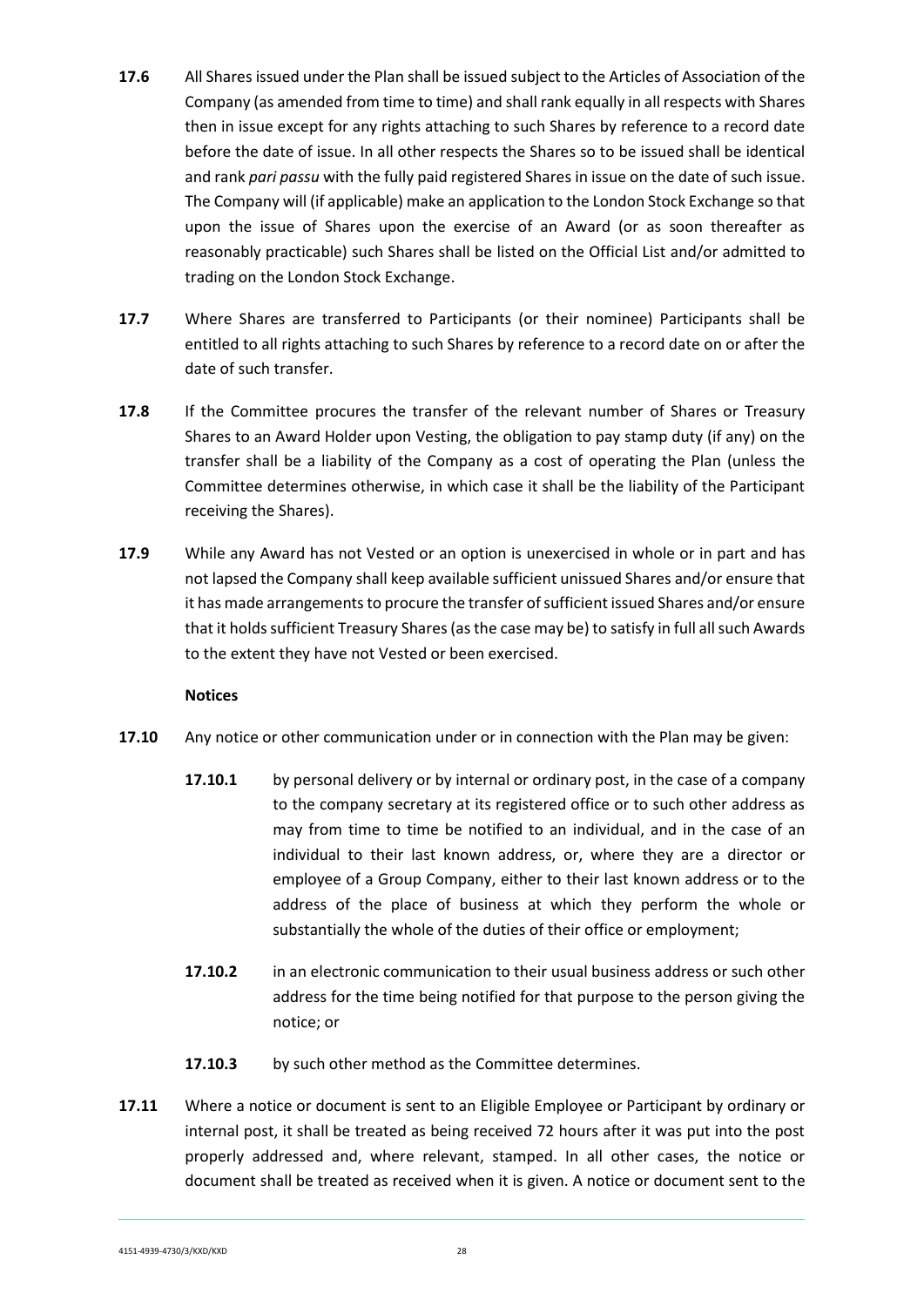Company shall only be effective once it is received by the Company, unless otherwise agreed by the Company. All notices and documents given or sent to the Company shall be given or sent at the risk of the sender.

#### **Third parties**

**17.12** No third party has any rights under the Contracts (Rights of Third Parties) Act 1999 to enforce any term of the Plan, except when such rights arise under any provision of the Plan for any employer or former employer of the Participant which is not a party.

#### **Data Protection**

**17.13** For the purpose of operating the Plan, the Company will collect, process and transfer and otherwise deal with the data of a Participant or an employee who is proposed to be granted an Award in accordance with the Company's privacy notice which is available on the Company's intranet.

## **Sub Plans**

**17.14** The Committee may establish sub plans based on the Plan but modified to take account of local tax, exchange control or securities laws in overseas territories, and/or as otherwise determined by the Committee, provided that, unless otherwise determined by the Committee, any Shares made available under such further plans are treated as counting against the limits in Rule 5.

## **Currency**

**17.15** Where required for any purpose under or in connection with the Plan, any amount or value in a currency other than pounds sterling shall be converted to or from pounds sterling at an appropriate rate as determined by the Committee.

## **Governing law**

**17.16** The Plan and the rights and obligations of the Company and the Participant shall be governed by and construed in accordance with the Laws of England. Any claim, dispute, or difference arising out of or in connection with this Plan shall be subject to the exclusive jurisdiction of Courts of England and Wales, provided that nothing contained in these Rules shall be taken to have limited the right of the Company to proceed in the Courts of any competent jurisdiction.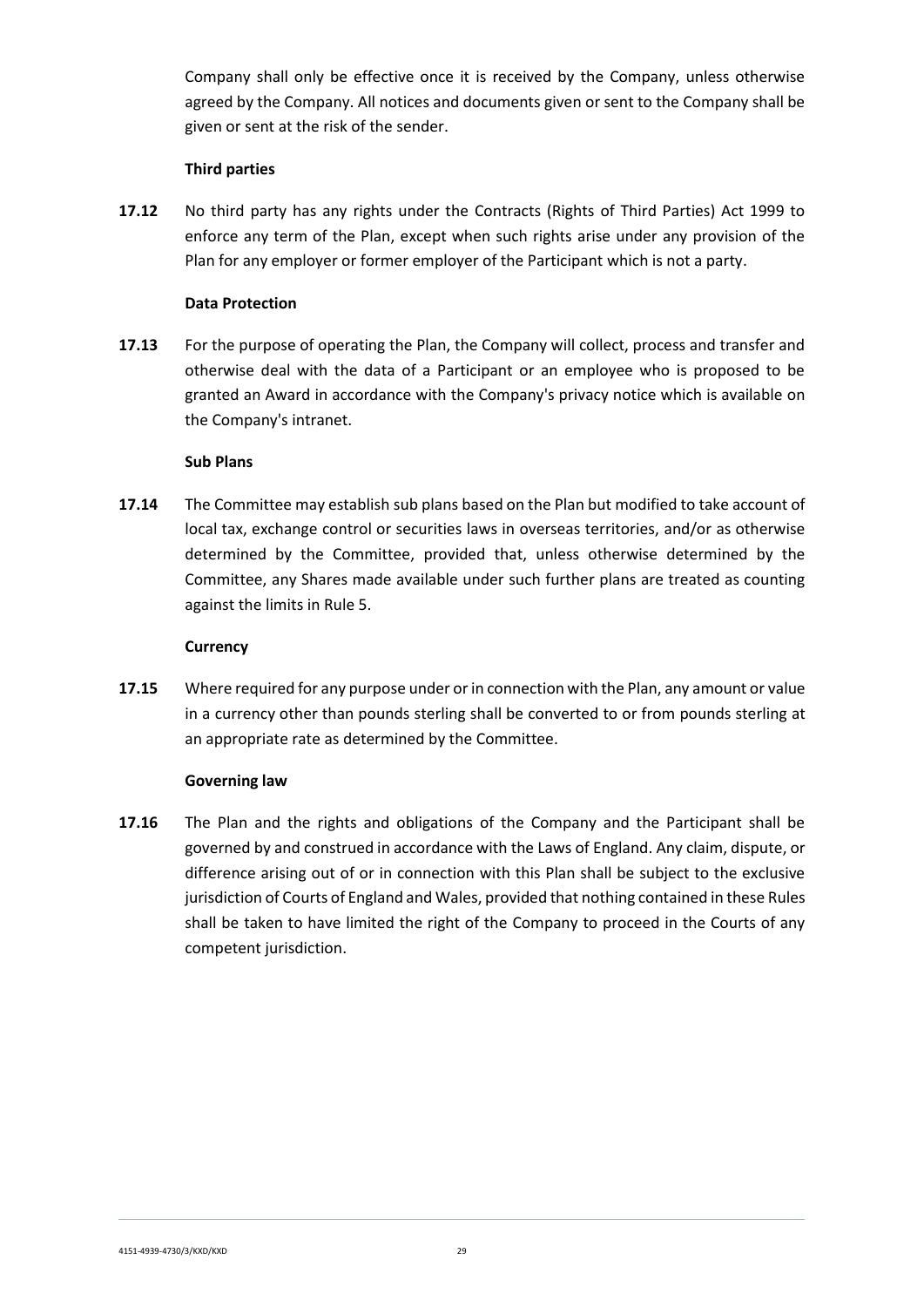#### **SCHEDULE 1**

#### **SUB PLAN: AWARDS FOR NON-EMPLOYEES**

The purpose of this Schedule is to provide for alterations and amendments to the Plan in respect of its operation to enable for certain individuals who are not employees or directors but provide services to the Group via a services agreement or other consultancy arrangement (or similar), including via a corporate intermediary (or other similar entity). These individuals will be invited to participate in the Plan at the discretion of the Committee. The provisions of the Plan shall apply to the provisions of this Schedule and to an Award granted under this Schedule except where expressly varied herein. References to rules in this Schedule are references to rules of the Plan. Where there is any conflict between the Rules and this Schedule, the terms of this Schedule shall prevail.

Awards may be granted under this Schedule in accordance with such provisions as would be applicable if the provisions of the Plan were here set out in full, subject to the following modifications:

#### **2.** Replace the definition of **Eligible Employee** as follows:

"an individual who provides services to the Group pursuant to a services agreement or other consultancy agreement (or similar), including via a corporate intermediary (or other similar entity), and is invited to participate in the Plan at the discretion of the Committee".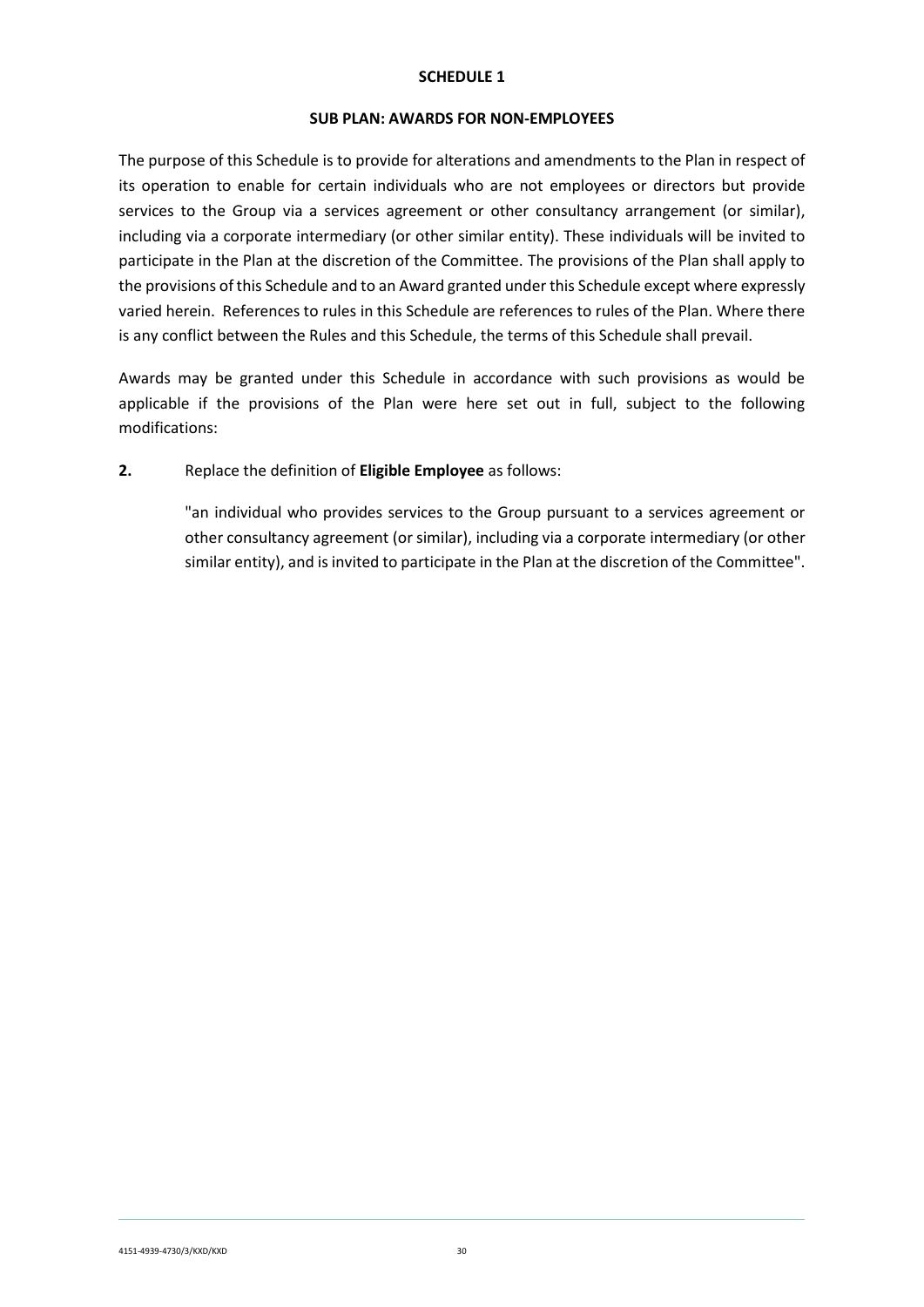# **SCHEDULE 2 SUB-PLAN: AWARDS FOR US PARTICIPANTS**

The purpose of this Schedule is to provide for alterations and amendments to the Plan in respect of Awards granted to Eligible Employees under the Plan (including a Schedule to the Plan) who are employed in or citizens of the United States of America (the **US**) or are subject to income taxation in the US (for the purpose of this Schedule, each such Participant a **US Participant** and each such Award, a **US Award**). The provisions of the Plan shall apply to the provisions of this Schedule and to an Award granted under this Schedule except where expressly varied herein. References to rules in this Schedule are references to rules of the Plan. Where there is any conflict between the Rules and this Schedule, the terms of this Schedule shall prevail.

For the avoidance of doubt, an Award granted under the Plan to a US Participant shall be subject in full to this Schedule.

- **1.** The Company may grant US Awards to US Participants that shall constitute non-qualified stock options for U.S. federal income tax purposes.
- **2.** Notwithstanding Rule 4 of the Plan, any US Award that is granted as an option with an exercise price which is less than the fair market value of a share on the Grant Date shall, if it otherwise becomes exercisable, lapse and cease to be exercisable on the later of: (i) 15 March of the calendar year following the calendar year in which the award first becomes exercisable; and (ii) the 15th day of the third calendar month of the fiscal year of the US Participant's employer following the fiscal year of the US Participant's employer in which the award first becomes exercisable. The terms of a US Award shall be interpreted in accordance with section 409A of the US Internal Revenue Code.
- **3.** Whilst it is intended that any such US Award is expected to comply with Section 409A of the US Internal Revenue Code on the basis that it is not "nonqualified deferred compensation" due to the regulatory exemption for "short-term" deferrals (and such US Awards shall be interpreted accordingly), the Company does not warrant this or indemnify any US Participant for any liability for any noncompliance. By accepting a US Award (and any Shares or cash received on Vesting), a US Participant agrees to this provision. A US Award may not be granted otherwise than in compliance with the US Securities Act of 1933 (as amended), if applicable, and all applicable US state securities laws, as they are in effect at the time of grant of the US Award. A US Award may only be awarded to US Participants of the Company or Group Company of which the Company directly or indirectly owns at least 50% of the voting securities.
- **4.** A US Award may not be exercised unless such exercise is in compliance with the US Securities Act of 1933 (as amended), if applicable, and all applicable US state securities laws, as they are in effect at the time of exercise of such US Award.
- **5.** Subject to such shorter period of time as may be provided in the Rules or the US Schedule or the applicable option grant documents, no option may be exercisable for a period of more than 120 months from the Grant Date.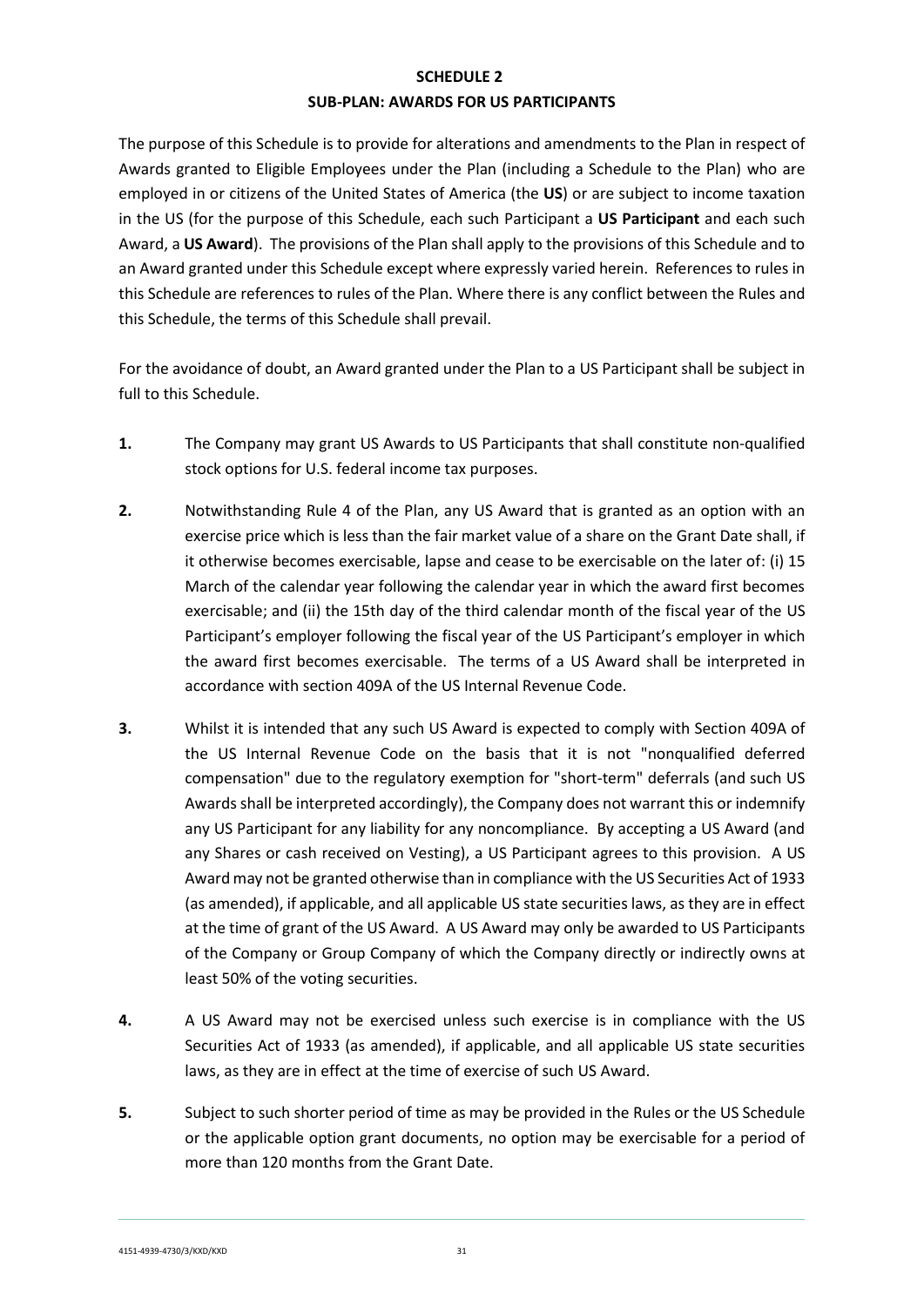- **6.** Subject to such further restrictions as may be provided in the Rules, options are not transferable except by will, by the laws of descent and distribution, to a revocable trust, or as permitted by Rule 701 of the Securities Act of 1933, as amended.
- **7.** The Committee shall proportionately adjust (in the manner it deems appropriate) the number of Shares in the Company purchasable under an option and the exercise price of any option in the event of a stock split, reverse stock split, stock dividend, recapitalization, combination, reclassification or other distribution of the Company's equity securities without the receipt of consideration by the Company.
- **8.** Unless a US Participant's employment is terminated for cause (as defined by applicable law, the Rules, the US Schedule, or the option grant documents, or, if applicable, by such Participant's written contract of employment), the right to exercise an option in the event of termination, to the extent the US Participant is entitled to exercise on the date employment terminates, shall continue until the earlier of the option expiration date (that being the latest option date on which an option can be exercised under the Rules, the US Schedule or the option grant documents) or (a) six (6) months from the date of termination if termination was caused by death or disability, or (b) thirty (30) days from the date of termination if termination was caused by other than death or disability; provided, however, that the Committee may permit a longer period to exercise an Option to the extent permitted under the Rules.
- **9.** Subject to such further restrictions as may be set forth in Rules, options must be granted within ten (10) years from the date the Plan is adopted by the Committee, or the date the Plan is approved by the shareholders of the Company, whichever is earlier.
- **10.** The Plan must be approved by a majority of the outstanding securities of the Company entitled to vote by the later of (a) within twelve (12) months before or after the date the Plan is adopted by the Committee, or (b) prior to or within twelve (12) months of the granting of any option or the issuance of any Shares under the Plan; provided, however, that if the Company is a "foreign private issuer" (as defined by Rule 3b-4 of the Securities Exchange Act of 1934, as amended), the Plan need not be so approved by shareholders as long as the aggregate number of persons resident in the State of California granted Options under all Company option plans and agreements and issued securities under all Company purchase and bonus plans and agreements does not exceed 35.
- **11.** Notwithstanding the foregoing rules of this Schedule, options may be granted under the Plan to any US Participant in accordance with any other registration exemption permitted under US federal or state securities law or by qualification under such law, subject to such conditions as required by applicable law.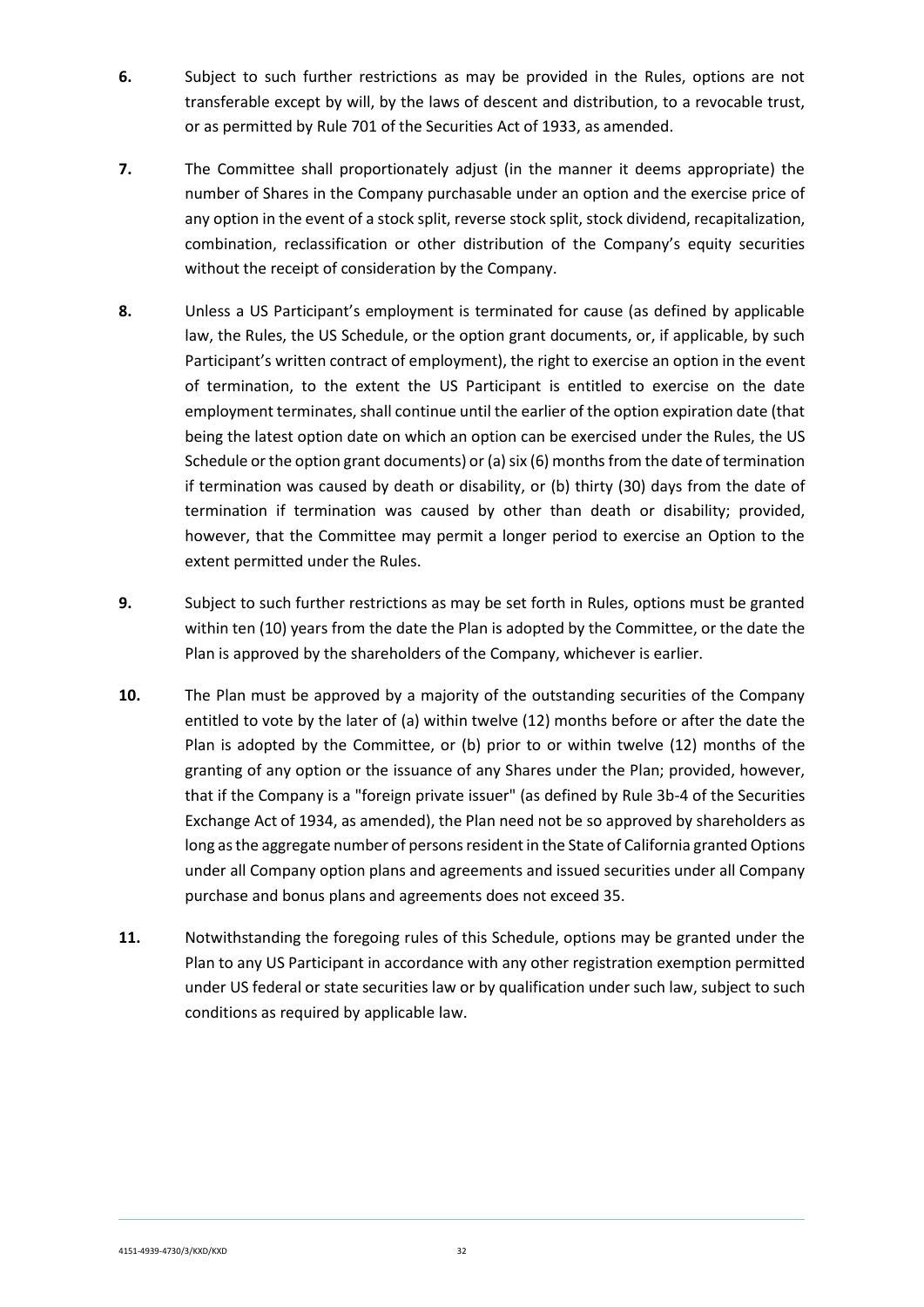# **SCHEDULE 3 SUB-PLAN: CASH AWARDS AND CASH OPTIONS**

#### **General**

The purpose of this Schedule is to provide for the grant to Participants of an Award in the form of a right to receive a cash sum. A right granted under this Schedule shall be in the form of a Cash Award or a Cash Option (each as defined below) which shall in each case be treated as an Award, except as set out in this Schedule. The provisions of the Plan shall apply to the provisions of this Schedule and to an Award granted under this Schedule except where expressly varied herein. References to rules in this Schedule are references to rules of the Plan. Where there is any conflict between the Rules and this Schedule, the terms of this Schedule shall prevail.

- **1.** The Committee may grant or procure the grant of a Cash Award or a Cash Option (in each case as defined below).
- **2.** Each Cash Award or Cash Option shall relate to a given number of notional Shares.
- **3.** For the avoidance of doubt, neither a Cash Award nor a Cash Option shall confer on a Participant any right to receive actual Shares or any interest in actual Shares.

## **Cash Awards**

- **4.** The Committee may grant or procure the grant of an Award that, subject to Vesting, shall entitle the Participant to receive a cash sum, the gross amount of which (prior to the deduction of any Tax Liability), shall be equal to the Market Value of a notional number of Shares on the applicable Vesting Date (a **Cash Award**).
- **5.** The cash sum payable under paragraph 4 of this Schedule shall be paid by the Participant's employer in the Group as soon as practicable after Vesting of the Cash Award, net of any deductions (on account of any Tax Liability or otherwise) as may be required by law.

## **Cash Options**

- **6.** The Committee may grant or procure the grant of an Award that, subject to Vesting and exercise, shall entitle the Participant to receive a cash sum, the gross amount of which (prior to the deduction of any Tax Liability), shall be equal to the Market Value of a notional number of Shares on the applicable Exercise Date (a **Cash Option**).
- **7.** The cash sum payable under paragraph 6 above shall be paid by the Participant's employer in the Group as soon as practicable after exercise of the Cash Option, net of any deductions (on account of any Tax Liability or otherwise) as may be required by law.